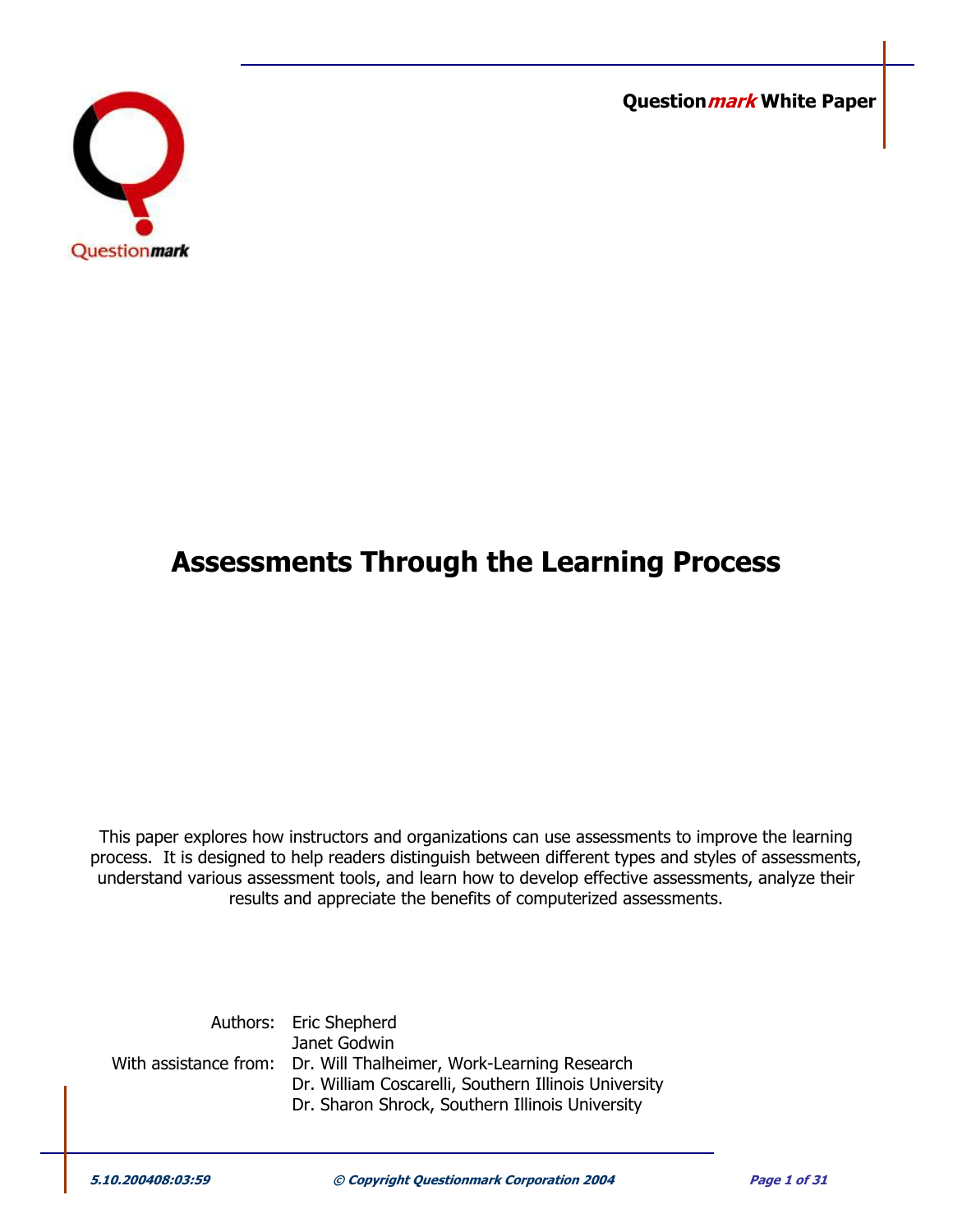The way that training and classroom courseware are delivered has shifted profoundly during the past five years. While a great deal of attention has been given to form of delivery, it's clear that search and retrieval practice as well as other important factors influence how and what students actually learn and apply to their specific tasks.

Some organizations have tried to move entirely to online learning opportunities, for example, and yet not everyone is well suited to this approach. A significant portion of the population, especially those considered to be Gen X or Gen Y, love to learn on the computer. They even spend their leisure time on the computer. Others learn better in the more traditional training session where people get together, break up into groups, and talk to each other. Many of us prefer the classroom setting with all of its human interaction.

It's critical, therefore, to understand how people learn, what they have in fact learned, and whether this knowledge is useful for their particular job. That's why the cornerstone of developing successful educational, training, and certification materials is the effective use of assessments. While assessments used to consist of reams of paper upon which students filled in tiny boxes, now companies and educational institutions have a real opportunity to use technology not only to make assessments more widely available but also to make the process far more effective.

These organizations can use assessments to guide people to powerful learning experiences; reduce learning curves; extend the forgetting curve; confirm skills, knowledge and attitudes; and motivate people by giving them a real sense of achievement.

The purpose of this white paper is to illustrate how both organizations and instructors can use assessments to improve the learning process and achieve greater results. The paper is designed to help readers:

- Distinguish the types and styles of assessments
- Distinguish the various types of assessment tools
- Know how to develop effective assessments
- Know how to analyze the results of assessments
- Understand reliability and validity
- Understand the benefits of computerizing assessments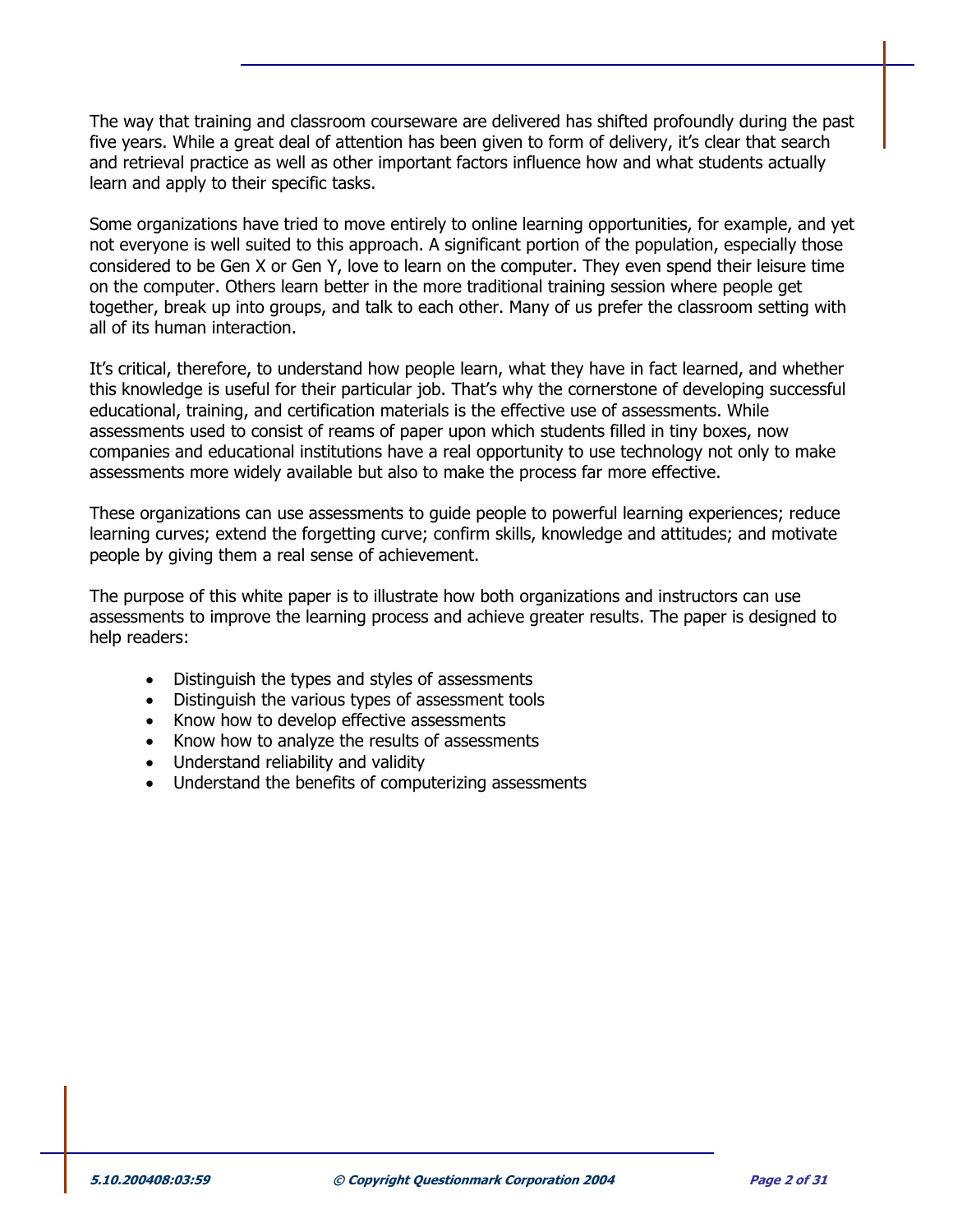## **1. An Introduction to Assessments**

It is important to define the context of assessments in the learning process. There are many styles of assessments that are not dealt with in this paper such as medical assessments by a doctor, risk assessments in hospitals and assessments for the accreditation of colleges and universities, to name a few. In this paper we use the generic term assessments to describe quizzes, tests, surveys, and exams. These instruments assess students' knowledge, skills, abilities, and attitudes.

The table below further defines these terms:

| <b>Assessment</b> | Any systematic method of obtaining evidence from posing questions to<br>draw inferences about the knowledge, skills, attitudes, and other<br>characteristics of people for a specific purpose. |
|-------------------|------------------------------------------------------------------------------------------------------------------------------------------------------------------------------------------------|
| Exam              | A summative assessment used to measure a student's knowledge or<br>skills for the purpose of documenting their current level of knowledge<br>or skill.                                         |
| <b>Test</b>       | A diagnostic assessment to measure a student's knowledge or skills for<br>the purpose of informing the students or their teacher of their current<br>level of knowledge or skill.              |
| Quiz              | A formative assessment used to measure a student's knowledge or<br>skills for the purpose of providing feedback to inform the student of<br>his or her current level of knowledge or skill.    |
| <b>Survey</b>     | A diagnostic or reaction assessment to measure the knowledge, skills,<br>and/or attitudes of a group for the purpose of determining needs<br>required to fulfill a defined purpose.            |

#### **1.1 The Uses of Assessment**

There are five primary purposes or uses of assessments as described in the table below:

| Diagnostic | An assessment that is primarily used to identify the needs and prior |
|------------|----------------------------------------------------------------------|
|            | knowledge of participants for the purpose of directing them to the   |
|            | most appropriate learning experience.                                |

- **Formative** An assessment that has a primary objective of providing practice for search and retrieval from memory for a student and to provide prescriptive feedback (item, topic and/or assessment level).
- **Needs** An assessment used to determine the knowledge, skills, abilities and attitudes of a group to assist with gap analysis and courseware development. Gap analysis determines the variance between what a student knows and what they are required to know.
- **Reaction** An assessment used to determine the satisfaction level with a learning or assessment experience. These assessments are often known as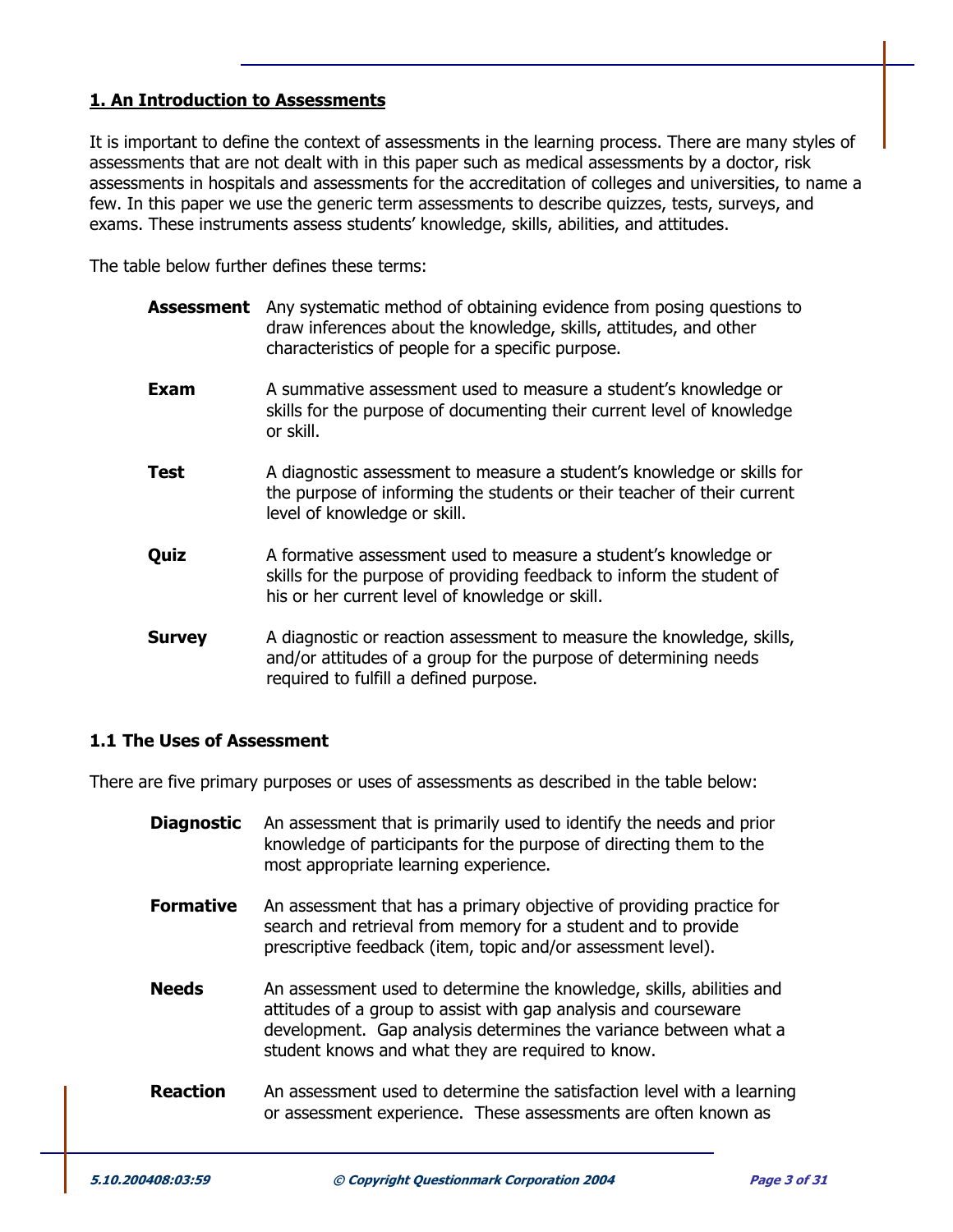Level 1 evaluations (as per Dr. Donald Kirkpatrick), course evaluations, smile or happy sheets; they are completed at the end of a learning or certification experience.

**Summative** An assessment, usually quantitative, whose primary purpose is to give a definitive grade and/or make a judgment about the participant's achievement. If this judgment verifies that the participant has met an established standard indicative of special expertise, the judgment may confer "certification."

#### **1.1.1 Diagnostic Assessments**

If you go to the doctor and just say, "I have a pain," and the doctor says, "Oh, here's a pill," you'd be concerned. However, what the doctor actually does is ask, "Where is the pain? How often does the pain come? Have you done anything recently to cause the pain?" These are questions the doctor asks to tease out the issues so that he or she can make a diagnosis and write a prescription. That's exactly what happens with diagnostic assessments.

Diagnostic assessments are typically used in pre-learning assessments, before a person engages in a learning experience or a placement test. For example, a college student whose second language is English might take a test to discover if his or her English skills are adequate for taking other courses. The test measures that person's current knowledge and skill to provide feedback to help the instructor tailor the course effectively. These kinds of test also create intrigue and, by so doing, will actually increase the learning benefits of the learning experience. For instance, if an instructor asks a question to which a student doesn't know the answer, that student might become curious to find out the answer and therefore pay more attention in the class.

Diagnostic assessments are used to determine knowledge and identify skills gaps and needs. Such an assessment might report that a learner has mastered every competency in using Microsoft Word but can only perform 50 percent of those required to use Excel. The results of the assessment would prescribe a course on Excel. In addition, this type of assessment can place students within suitable learning experiences by asking diagnostic questions such as, "Do you prefer instructor-led training or online training?"

#### **1.1.2 Formative Assessments**

Formative assessments provide feedback to individuals and their counselors during the learning process by providing search and retrieval practice. When people must provide answers to questions about material they've learned, their brains must search their memories and retrieve the information. These memory processes help solidify the learners' knowledge and help maintain that information in an accessible state for later recall. If a person answers incorrectly, the instructor now has a teachable moment or an opportunity to provide feedback, and says, "No, that's not quite right…this is really the right answer" or "No, but have you thought about the problem this other way…" Search and retrieval practice is often used for:

- Practice tests and exams
- Self-assessment of knowledge, skills, and attitudes for the purposes of learning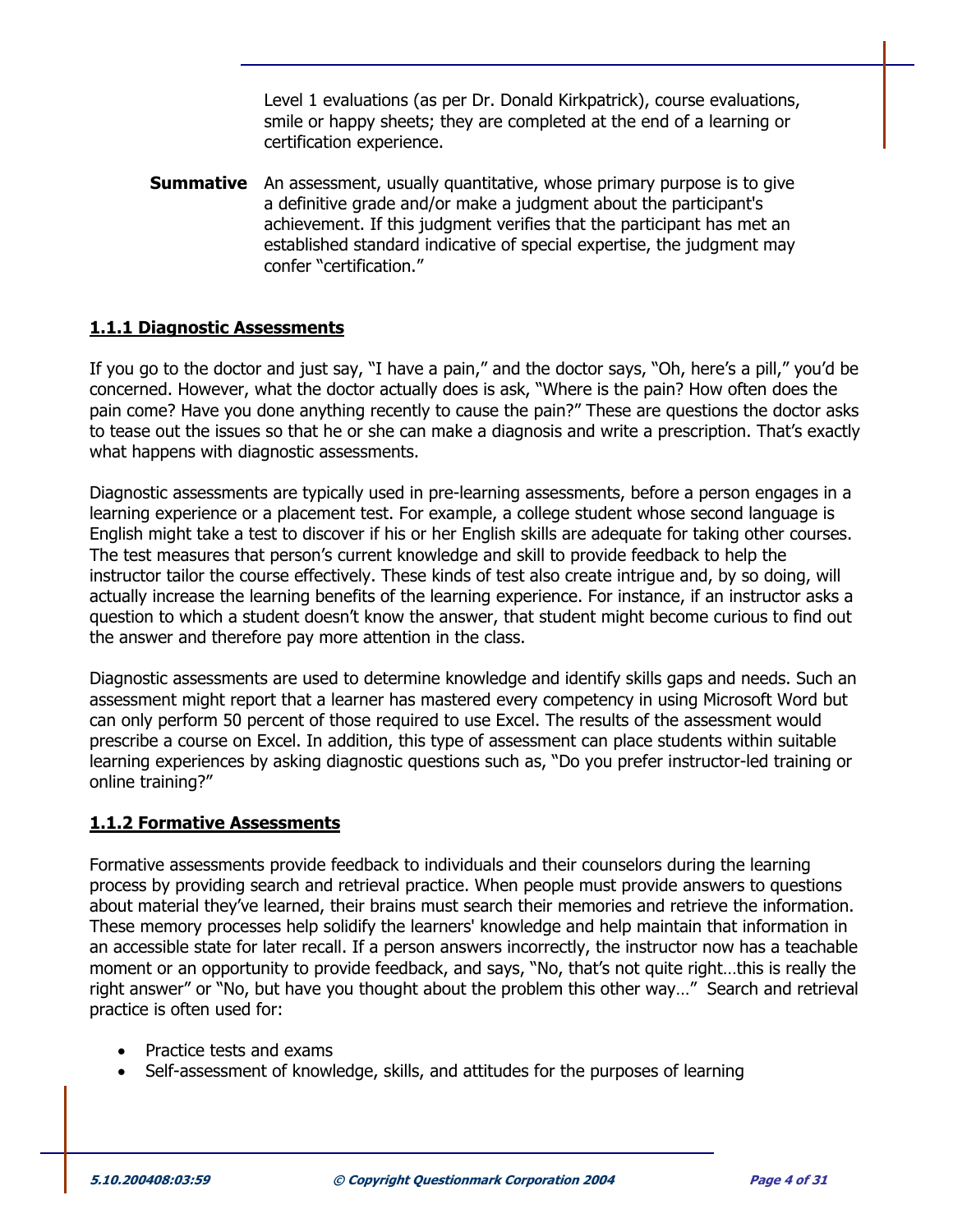Formative assessments help reassure students that they're actually learning or alert them that they are not learning and provide feedback to correct any misconceptions. Research on Web sites has found that people tend to take quizzes first and use the feedback so they can say, "Hey, I'm doing pretty well in this subject. I'm going to move on," or "I need to study this topic more." Not only did they learn their level of competence but they also inadvertently reduced their forgetting curve by experiencing some search and retrieval practice. These formative assessments are sometimes used to collect data that contribute to overall grades. They're not like the final exam but rather like a series of small tests that provide evidence for the instructor to make a judgment.

# **1.1.3 Needs Assessments**

Needs assessments will assess knowledge, skills, abilities and attitudes of a group to help someone determine the training needs of a group or provide data for a job task analysis. These are low stakes assessments that measure against requirements to determine a gap that needs to be fulfilled. These assessments allow training managers, instructional designers, and instructors to work out what courses to develop or administer to satisfy the needs of their constituents.

# **1.1.4 Reaction Assessments**

Reaction assessment occurs when we assess the reactions and opinions of students about their learning experience. This is typically referred to as a smile sheet, and under the model developed by Donald Kirkpatrick it's referred to as a level one assessment. In colleges and universities it's called a course evaluation. Such an assessment gathers opinions from the students about what they thought of the course materials, the instructor, the learning environment, the directions to the facility and any audio-visual support. From that information the instructor can improve the learning experiences in the future.

#### **1.1.5 Summative Assessments**

Summative assessments are just what they sound like: they sum up the knowledge or the skills of the person taking the test. This type of assessment provides a quantitative grade and makes a judgment about a person's knowledge, skills and achievement. Regulatory and non-regulatory exams, which provide a quantitative score signifying how much knowledge or skill someone has, are examples of summative assessments.

#### **1.2 The Stakes of an Assessment**

Before examining how assessments can most effectively be used in the learning process, it's important to understand that not only is there more than one kind of assessment but they can be categorized in terms of the stakes involved in taking the test. These stakes are identified as:

- High
- Medium
- Low

The level of an assessment's stakes refers to the consequences to the candidate. For example, an exam normally has a higher consequence while a survey has low or even no consequence.

In low stakes assessments, such as quizzes and surveys, the consequences to the candidate are low, and so the legal liabilities are low. These low stakes assessments are often taken alone since there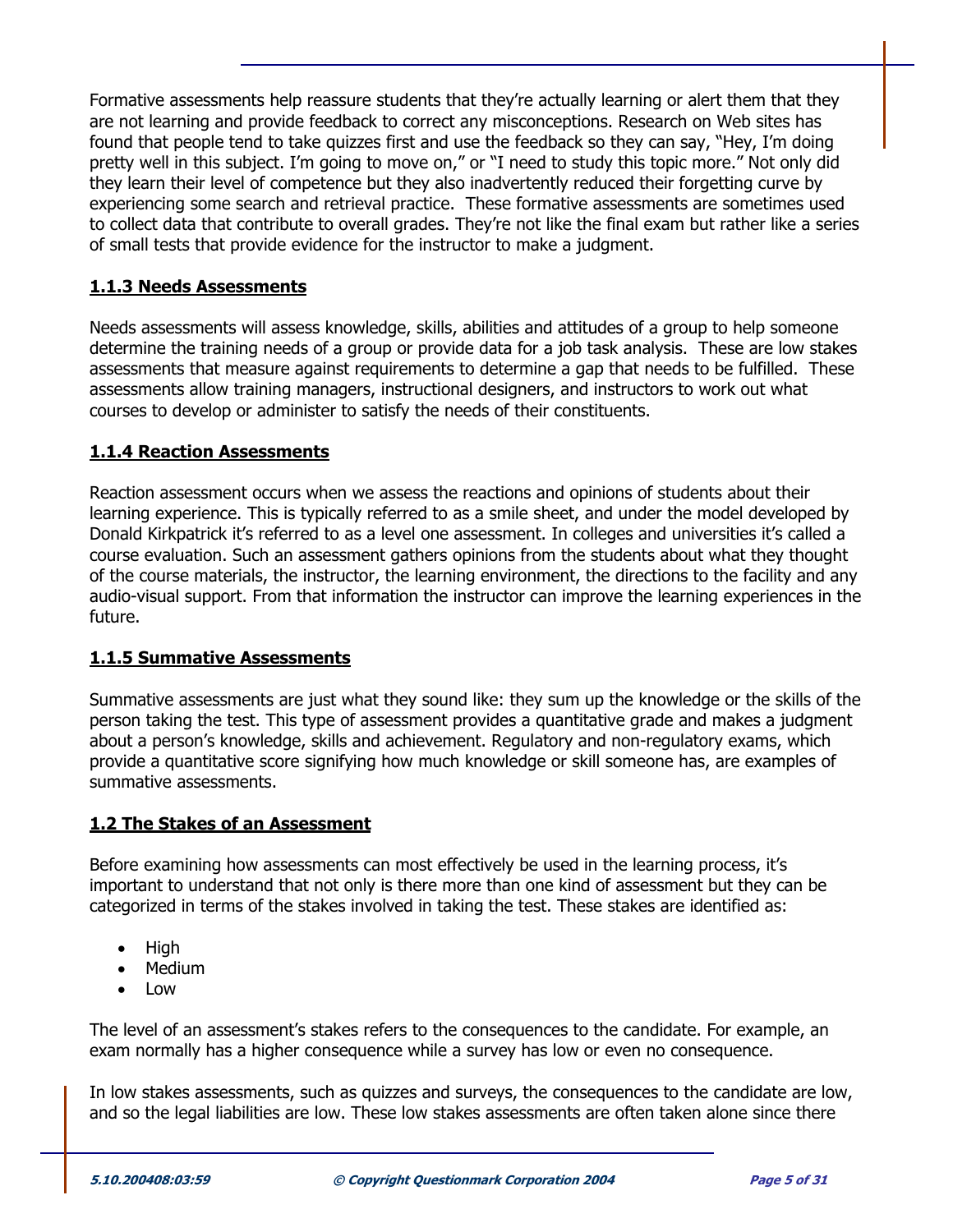isn't any motivation to cheat or share answers with others. Therefore, proctoring or invigilating is not required. This means that test administrators wouldn't normally check the ID or watch someone taking a low stakes assessment whereas with a high stakes exam they would.

The requirement for validity and reliability is low for a quiz or a survey, but a high stakes test must be reliable and valid. These higher stakes assessments require more planning. The general rule for a test or exam is that in a work setting they should look like the job; at an academic institution the test or exam should look like the curriculum.

Very little planning goes on with regard to a low stakes assessment. Subject matter experts (SMEs) simply write the questions and make them available to students. However, a high stakes test requires a great deal of planning such as job task analysis, setting the pass/fail scores, specifying the methods and consistency of delivery required, and how results will be stored and distributed. Job task analysis discovers what tasks are associated with the job, how often they are completed and how important they are to the job. Test developers plan which questions should be in the test by topic, which subjects are more important, which have less importance and the depth of competency required. The pass/fail score or cut score determines the threshold between passing and failing.

Finally, in a high stakes assessment psychometricians will analyze the resulting statistics and provide guidance on how to improve the wording of questions, the wording of choices, or how to improve the overall test. In a low stakes one, however, it's rare to involve psychometricians.

# **1.3 Factors Determining the Stakes of an Assessment**

|                                          | Low                        | <b>Medium</b>                 | <b>High</b>                  |
|------------------------------------------|----------------------------|-------------------------------|------------------------------|
| <b>Consequences</b>                      | Few                        | Some                          | Major                        |
| <b>Decisions</b>                         | Few and easily<br>reversed | Can be reversed               | Very difficult to<br>reverse |
| <b>Options for</b><br>participant        | Refine studies             | Pass, fail, or work<br>harder | Pass or fail                 |
| <b>Motivation to</b><br>cheat?           | Low                        | Medium                        | High                         |
| <b>ID individual</b>                     | Not important              | Maybe important               | Very important               |
| <b>Proctoring</b><br>required            | No.                        | Sometimes                     | Always and constant          |
| <b>Development</b><br>effort             | Minor                      | Medium                        | Major                        |
| <b>Check reliability</b><br>and validity | Rarely                     | <b>SME</b>                    | Psychometrician              |

The stakes of an assessment also determine a number of other factors, from the overall consequences to the validity of the test itself.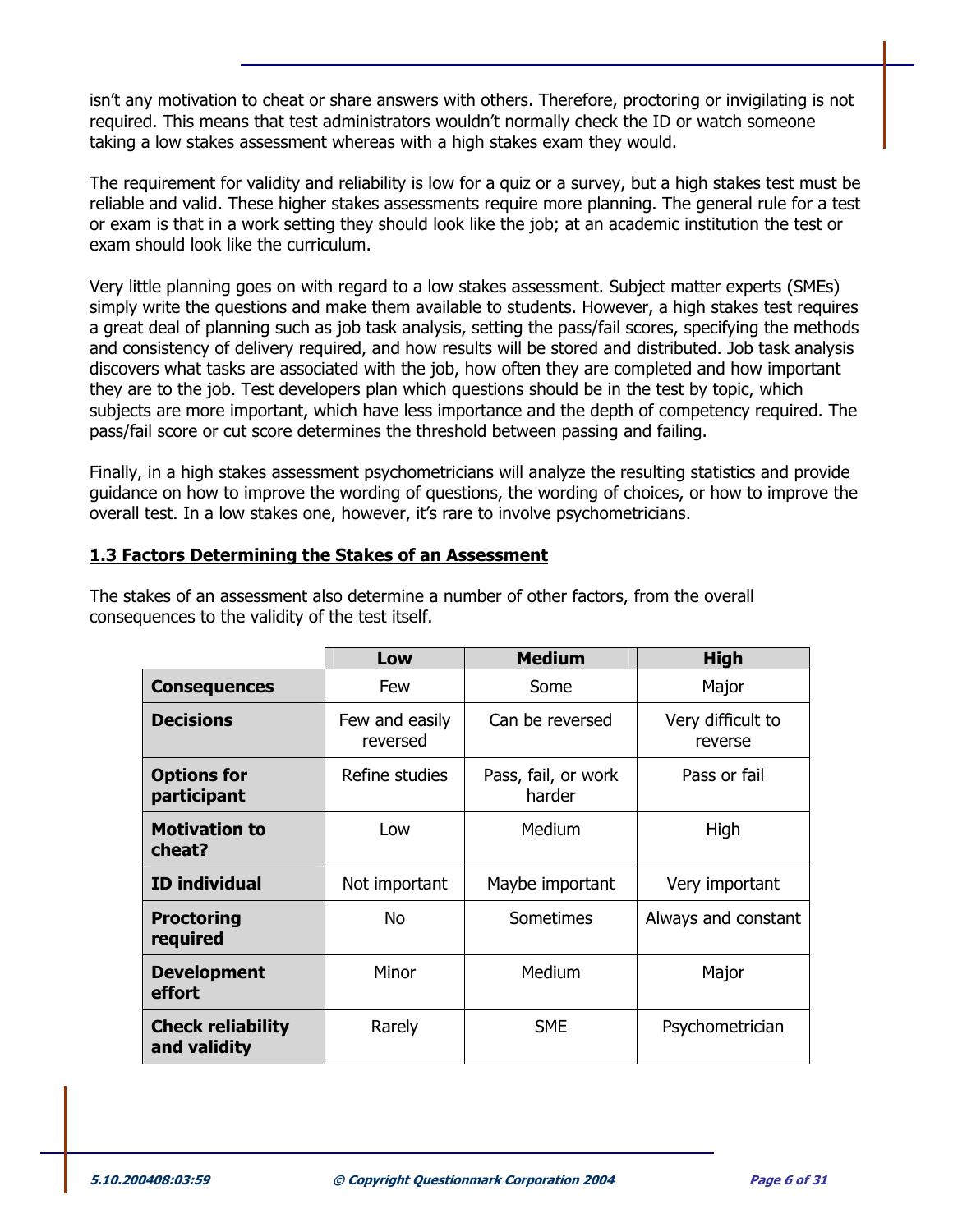As you can see in the chart above, the consequences of different types of assessments vary. A high stakes exam might determine whether or not a person is hired or fired or will graduate from college. As would be expected, decisions in response to low stakes tests are few and easily reversed. If someone gets a poor score on a quiz, they can very easily appeal it, but if they get a failing score on a nursing certification exam, appealing it would be very difficult, if not impossible. The options for the participant vary in direct relation to the stakes.

Obviously on a survey there's no motivation to cheat, and on a low stakes quiz very little. Quizzes are really learning aids, so a person would only be cheating themselves. However, on a nursing, architectural or engineering exam, the stakes are much higher, so there certainly is a motivation to cheat. As a direct consequence it becomes more important to identify each test taker. In fact, for high stakes tests related to national security such as for the CIA or the military these organizations might use biometric screening such as retinal scans to ensure that test takers are who they say they are.

Obviously if there's a low motivation to cheat, there's no need to proctor an assessment, but if there's a high propensity to cheat or high motivation to cheat then there should be constant and continuous proctoring.

The development effort for a quiz is quite minor. Not so for medium and high stakes assessments. A rule of thumb for a medium stakes test is that the average subject matter expert will develop three questions an hour, and of those, one will get into the test. High stakes questions take far more time to develop. The average cost of a high stakes question, by the time an SME develops a question and it gets into a high stakes exam, is between \$500 and \$1,500 – each! It's important, when the stakes are high, to make sure that each question resonates with the whole test, that it's valid, and that good, more knowledgeable candidates tend to get it right while poor, less knowledgeable candidates tend to get it wrong. Consequently it takes time, effort and thought to get the right mix of questions into a high stakes test or exam.

# **1.4 The Nature of Assessments**

| <b>Assessment Type</b> | <b>Assessment Use</b>          | <b>Assessment Stakes</b> |
|------------------------|--------------------------------|--------------------------|
| Exam                   | Summative                      | Medium, High             |
| Test                   | Diagnostic                     | Low, Medium              |
| Quiz                   | Formative                      | Low                      |
| Survey                 | Needs, Reaction,<br>Diagnostic | Low                      |

Each type of assessment may be mapped to typical uses and stakes as outlined in the table below:

For instance, placement tests constitute a popular example of a diagnostic assessment. People take this sort of assessment so they'll be placed into the right learning experience. Just as with other assessments some placement ones are low stakes and some have higher stakes. For instance, a college entrance exam is a higher stakes placement test but a guide to knowledge and learning resources is low stakes.

If a company has 100 employees and wants to find out what the skill gaps are in order to offer the right training programs for these people, they are performing a low stakes assessment. There are no consequences to the individual candidate. There might be some consequences to the organization, but generally even these are considered low stakes. The same applies to self-assessments. These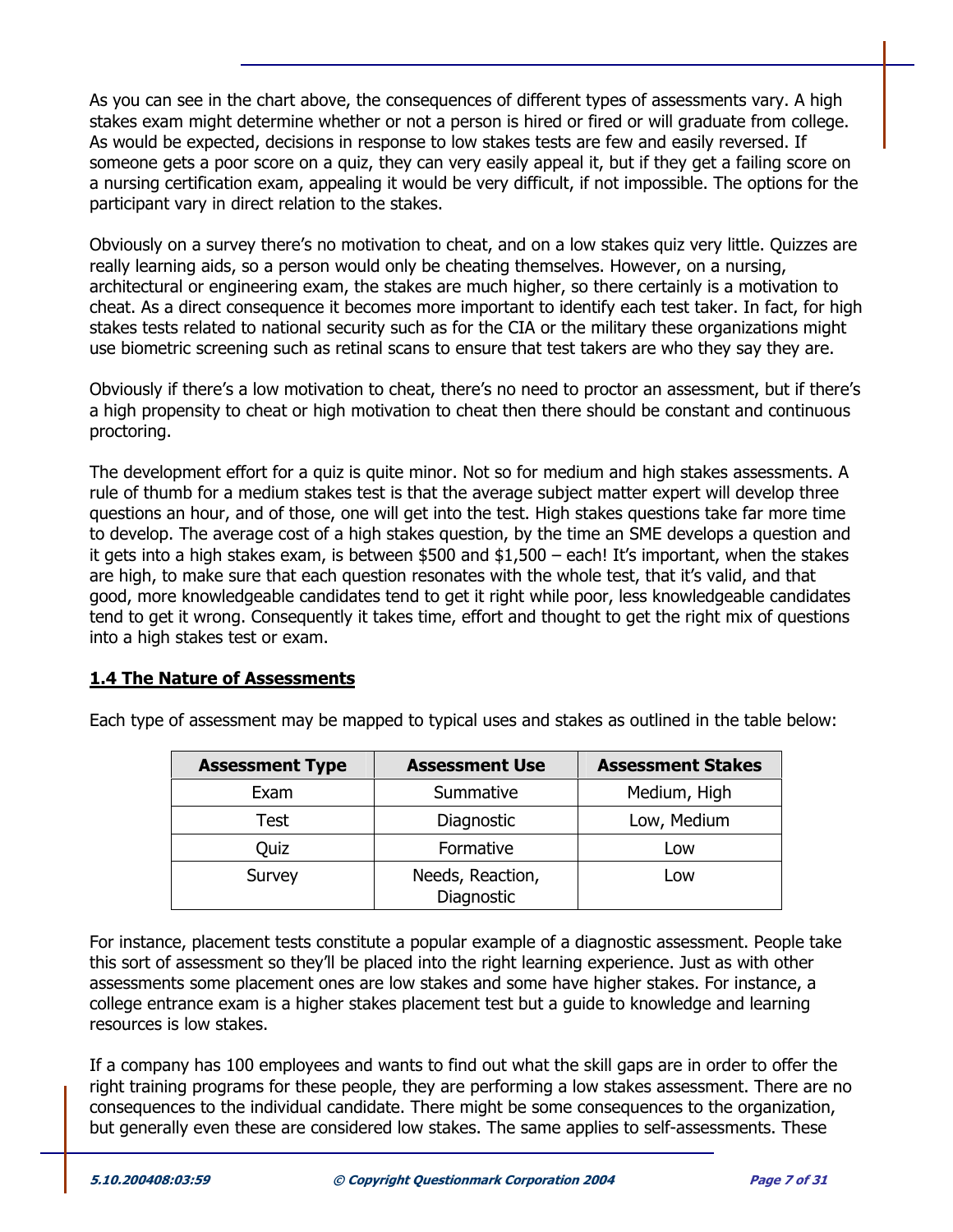help people see how they are doing. Some companies use a Monday morning wake up quiz for help desk employees. They've been gone for the weekend and are not really alert. A quiz on Monday morning gets them into the thinking mode. It's a low stakes formative assessment that provides them with search and retrieval practice.

Medium stakes assessments, on the other hand, measure the level of employees' knowledge and skills. The more personal these get, the higher stakes they become, with greater consequences. Medium stakes exams will have consequences because some people are probably going to get paid better for handling more difficult problems. In an academic setting, instructors use this level of assessment to assign grades.

High stakes exams consist of regulatory certifications for groups such as plumbers, electricians, policemen, therapists, doctors or nurses. These professions are all regulated by city, state or federal governments, so they're considered to be high stakes. However, non-regulatory exams such as the Microsoft, Cisco or Linux certification exams are also high stakes. Because there's no immediate consequence, they're slightly lower stakes than regulatory certifications, but as they can provide employment and promotional opportunities and therefore consequences to a candidate, they have high stakes. Similarly an entrance or pre-employment exam has high stakes. Obviously if an applicant fails his or her entrance exam to law school, the stakes have been high.

Finally, some companies do what's known as granting permission. If personnel pass an exam, they can operate a particular kind of machinery. Generally, the more dangerous the machinery, the higher the stakes; the less dangerous the machinery, the lower the stakes.

# **1.5 Consumers Have a Stake in Assessments**

When a plumber comes to your house, is he going to end up breaking a pipe? Is a surgeon qualified to take out someone's gall bladder? Is someone qualified to drive a passenger vehicle safely? While someone might feel sorry for an unfortunate student who fails a test, the more important concern is whether people can be trusted to perform a particular task or job.

As a result, a kind of partnership has developed among consumers, those who take assessments and the designers who create the tests. Consumers want to know that they can trust the people they hire; designers of high stakes tests want to measure accurately with reliable and valid tests; and candidates want tests to be fair.

There needs to be communication at each level to ensure that everybody understands that designers are trying to produce a fair, workable system for an assessment. These issues are related to Face Validity—the perception among non-experts that a test measures what it is intended to measure. Not only does a test need to have Content Validity—the documented determination by experts that the test fairly measures the desired job competencies, but it also needs to be trusted by the consumer and the candidate taking the assessment. The test developer needs to be trained properly; the students need to be educated about the value of an assessment and be reassured that they're ready for the experience; and the consumers need to be educated about the validity of the assessment so they can trust the people doing their work.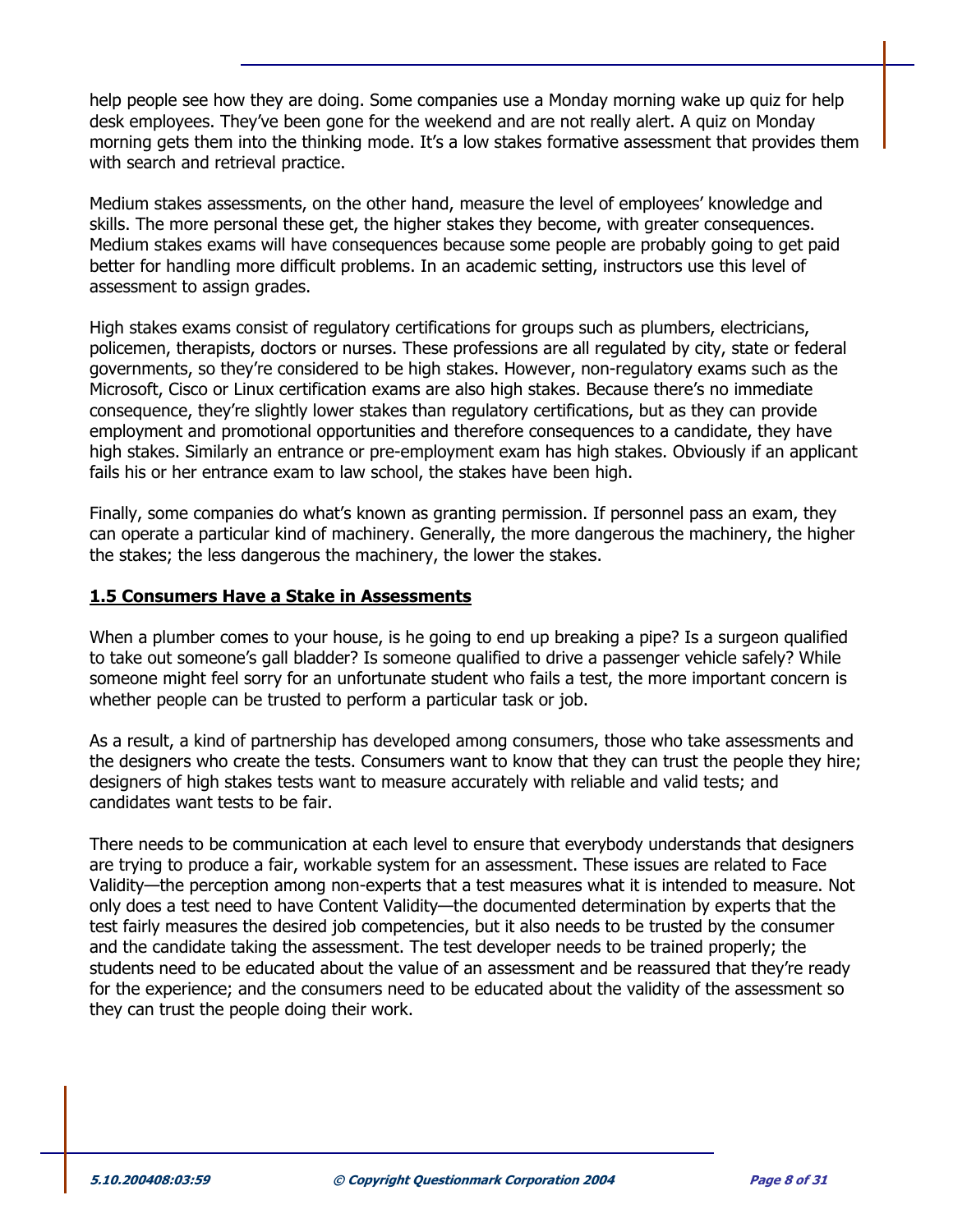# **2. The Reliability and Validity of Assessments**

An assessment is reliable when it works consistently. If a survey indicates that employees are satisfied with a course of instruction, it should show the same result if administered three days later. (This type of reliability is called test-retest reliability.) If a course instructor rates employees taking a performance test, their scores should be the same as if any other course instructor scored their performances. (This is called inter-rater reliability.) An assessment is valid if it measures what it is supposed to measure. If a test or survey is administered to happy people, the results should show that they're all happy. Similarly if a group of people who are all knowledgeable are tested, the test results should reveal that they're all knowledgeable. Good assessments are both reliable and valid.

If an assessment is valid, it looks like the job, and the content aligns with the tasks of the job in the eyes of job experts. This type of validity is known as Content Validity. In order to insure this validity the persons creating the assessment must first undertake a job task analysis to analyze what tasks are required for a particular job. They do this by surveying subject matter experts (SMEs) or people on the job to determine what knowledge and skills are needed to perform job-related tasks. From that information it becomes possible to produce a valid test.

Test validity requires test reliability. However, a test can be reliable but not valid. An example illustrates how the reliability and the validity of an assessment are related. If we gave a vocabulary test twice to a group of nurses, and the scores came back exactly the same way both times, the test would be considered highly reliable. However, just because the test scores are reliable does not mean that the test measures nursing competence. The test is reliable, but it is invalid as a measure of skilled nursing. It is merely a consistent measure of vocabulary. Now imagine that a test of nursing skills is administered twice to a group of skilled and unskilled nurses and the scores for each examinee are different each time. The test is clearly unreliable. And if it's not reliable, it cannot be valid; fluctuating scores for the same test takers cannot be measuring anything in particular. So the test is both unreliable and invalid. The reliable and valid test of nursing skills is one that yields similar scores every time it is given to the same group of test takers and discriminates every time between good and incompetent nurses. It is both consistent and measures what it is supposed to measure.



**Figure 1** Reliable (Consistent) but not Valid

**Figure 2** Not Reliable (Consistent) and therefore it cannot be Valid

**Figure 3** Reliable and Valid

Another more visual example of the relationship between reliability and validity is represented by the dart boards above. The dart board in Figure 1 shows that all the darts are stuck in the same area, illustrating that the thrower—the analogue of an assessment—is reliable and consistent, but unfortunately his throws are not valid. If his throws were valid, all the darts would be in the center, the bulls-eye. In Figure 2 the darts have landed all over the board. This assessment is not reliable because it's not consistent. Finally, the last example is of an assessment that is both reliable and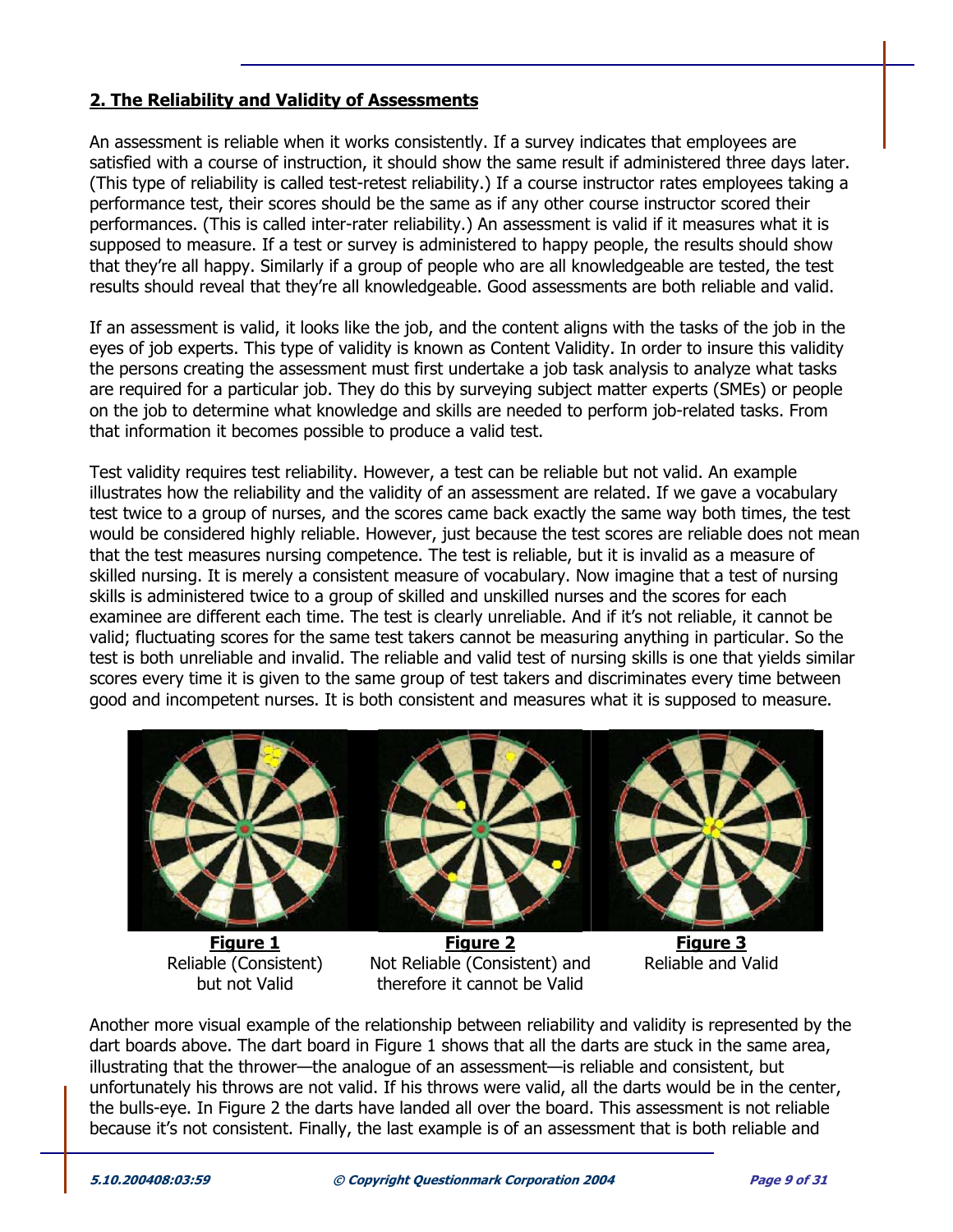valid, because all of the scores are clustered together and on target with the job. Notice that reliability is possible without validity, but that validity is impossible without reliability.

# **2.1 Assessment Score Interpretations**

When people take an assessment, it's important for them to understand the implications of their scores, particularly when passing or failing make a major difference in their lives. There are two ways to score an assessment. These are referred to as criterion referenced and norm referenced.

With a criterion referenced score interpretation, the test designers have established an acceptable standard for setting the pass or fail score. If someone passes this test, they are determined to be qualified, whether it's as a surgeon or a plumber—whatever job competencies the test measures.



Typical mastery curve for a criterion referenced test

This curve shows the number of people who took the assessment and the scores they achieved. The bottom scale goes from test scores of zero up to 100 while the left hand side of the scale shows the number of people who achieved a particular score. The cut score has been determined to be around 70 percent, which was probably set by subject matter experts who had determined the competency required to pass the exam.

With a criterion referenced score interpretation more or fewer people will qualify from examination event to examination event, since each sitting will include candidates with more or less knowledge. What's important, however, is that a benchmark has been established for the standards required for a particular job. As an example, a driving test will use a criterion referenced score interpretation as a certain level of knowledge and skill has been determined to be acceptable for passing a driving test.

A norm referenced test, on the other hand, compares the scores of examinees against the scores of other examinees. Often, typical scores achieved by identified groups in the population of test takers, i.e., the so-called norms, are published for these tests. Norm-referenced tests are used to make "selection decisions." For example, a college entrance exam might be designed to select applicants for 100 available spaces in a college. College decision makers use the test scores to determine the 100 best people of those taking the test to fill those positions. Some years a higher quality group of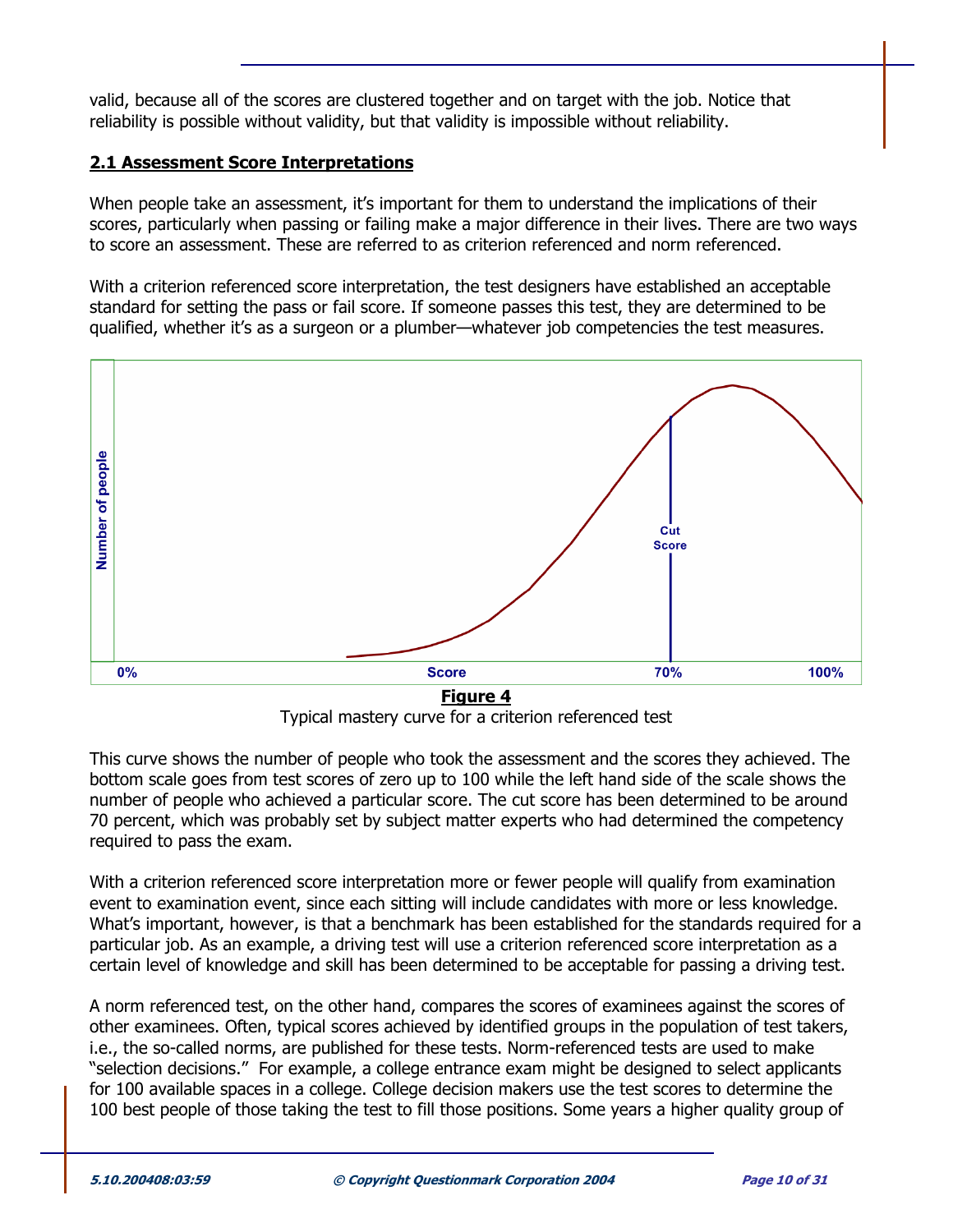students will qualify and sometimes a lower quality group. The key, however, is that the test will spread the examinees' scores out from one another so that the 100 best performers will be readily identifiable.



Typical curve for a norm referenced test

How are these references important? If a city decided to commission an architect to design a building, the planning commission would want to make sure that the architect had passed a test that was criterion-referenced. They wouldn't want to commission someone to undertake a large engineering project based on the fact that they were one of the best from the class of '77. On the other hand, a norm referenced test could select the top 10 sales representatives or honor students of the year.

As consumers we feel comfortable knowing that our doctors, nurses, and pharmacists have passed a certification exam that determined that they were competent and had the required knowledge and skills for their job. It would be disconcerting to learn that your doctor had graduated from an unknown university that always certified the top 50 students regardless of their abilities.

# **2.2 Timed Versus Speeded Assessments**

Most tests are timed, but studies have shown that 95 percent of the students will typically complete an exam within the time limit, providing it's been set reasonably. However, there are tests that have to be speeded because speed is an important part of on-the-job performance.

For example, a test of a nuclear reactor room technician provides a good case study. An item within a test might simulate a dangerous situation by sounding alarms and/or displaying graphics of control panels. This stimulus requires the person to act within a certain timeframe. The situation calls for immediate action and doesn't allow the person to consult with job aids to determine the best course of action. The person must know what action to take and do so within a given time limit. That is considered a speeded test because the examinee's reaction time is a key part of the actual job and therefore must be measured in order to maintain the test's validity.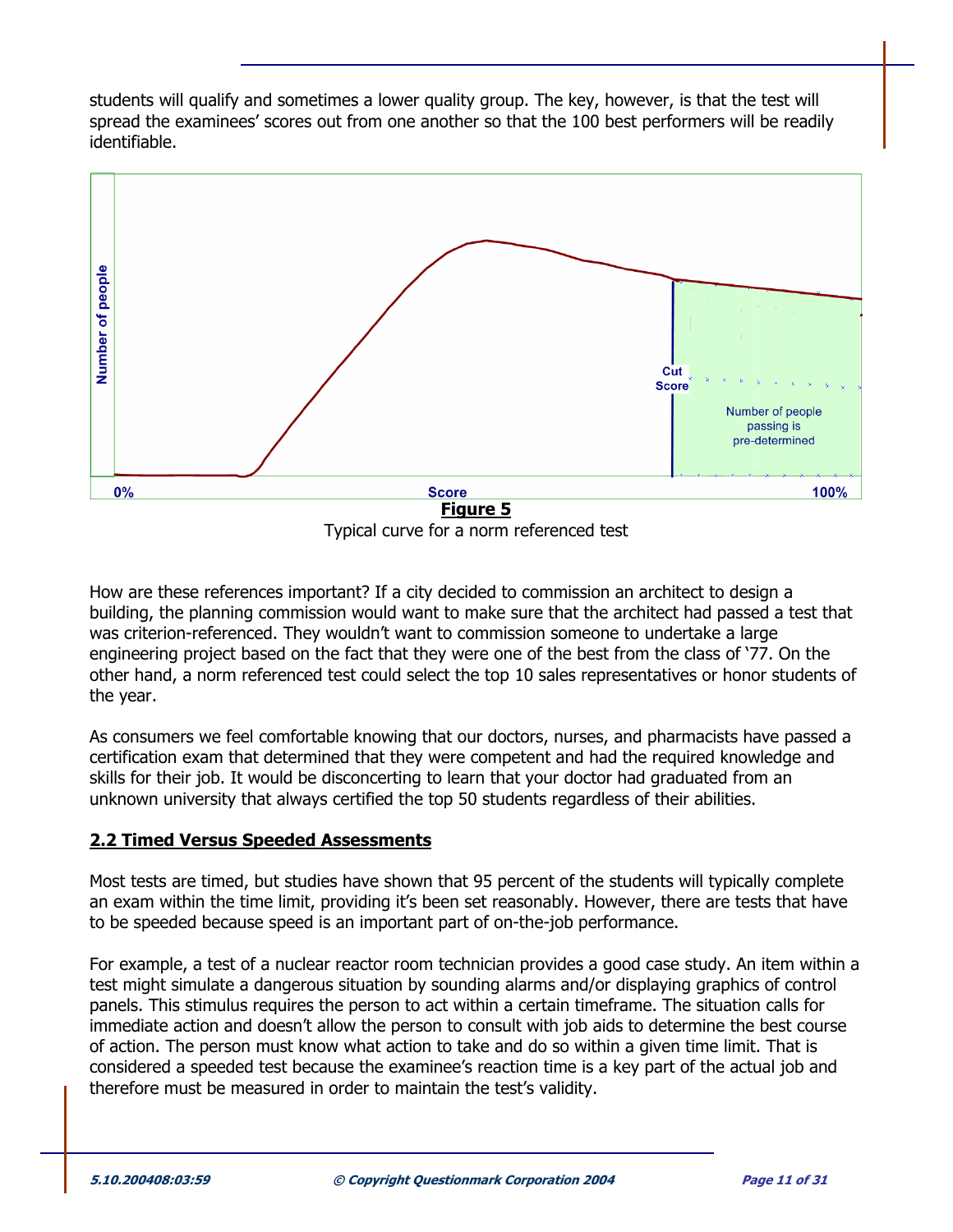## **3. Designing Appropriate Learning Experiences**

Assessments provide a valuable tool for organizations to properly design learning experiences so they are effective and useful. Doing so involves a six-step process.

First, organizations assess their objectives. The objective might be to increase customer satisfaction or to reduce error rates or improve the safety record of a factory. In a college environment, one would need to ask, "What are the objectives of this curriculum?" or "What would we like to see students do to demonstrate that they have mastered our curriculum?"

Second, it's important to ask what knowledge and skills are required to meet those objectives. In a business environment, a company may want to increase customer satisfaction. This requires a certain level of product knowledge and communication skills. These can then be subdivided into written communication skills and/or verbal communication skills and so on. Similarly, in a college or university course on organic chemistry and its significance to carbon dating, it's important to ask what are the knowledge and skills required to comprehend those concepts and use them. From the answers to that question the professor can establish the topic structure to define the knowledge, skills, abilities and attitudes required to meet the objectives.

The next step requires a needs analysis survey or skills gap survey. Here, people take a needs assessment to reveal the knowledge and skills they already have as well as what they still need. A gap analysis can be derived from the difference between what is required and the knowledge and skills that people currently have. That analysis might reveal, for example, that all of the verbal communication skills of those taking the assessment are fine, but the written communication skills are poor. That determination becomes critical because the company is moving toward greater use of email communications. The study reveals that the company should establish a course on written communication skills.

Needs analysis often reveals that training isn't the answer. For example, if people have to repeatedly send a long, complex response to customers for a common request, the company might create a job aid to help people copy and paste standardized text into e-mails.

Following these steps allows organizations to develop a learning plan: the fourth step. That plan will include the learning objectives as well as how the plan will be administered. The learning objectives will guide the production of learning materials and assessments. Facilitating the learning might involve instructor-led training, coaching by managers, or e-learning courses.

Next it's important, before anyone comes into the course, to conduct a pre-learning assessment. The pre-learning assessment will have two purposes: to create intrigue so that students stay awake during the course, and second, to guide each student to the right learning experience. Some students will be advanced while others are novices. The pre-learning assessment guides the student to an appropriate learning experience.

# **3.1 The Learning Event**

The learning event itself utilizes formative assessments, or forming information into knowledge and providing retrieval practice. A coach or teacher using this technique might say to a student, "Did you get that?" and then ask the student a specific question requiring the student to remember, consider,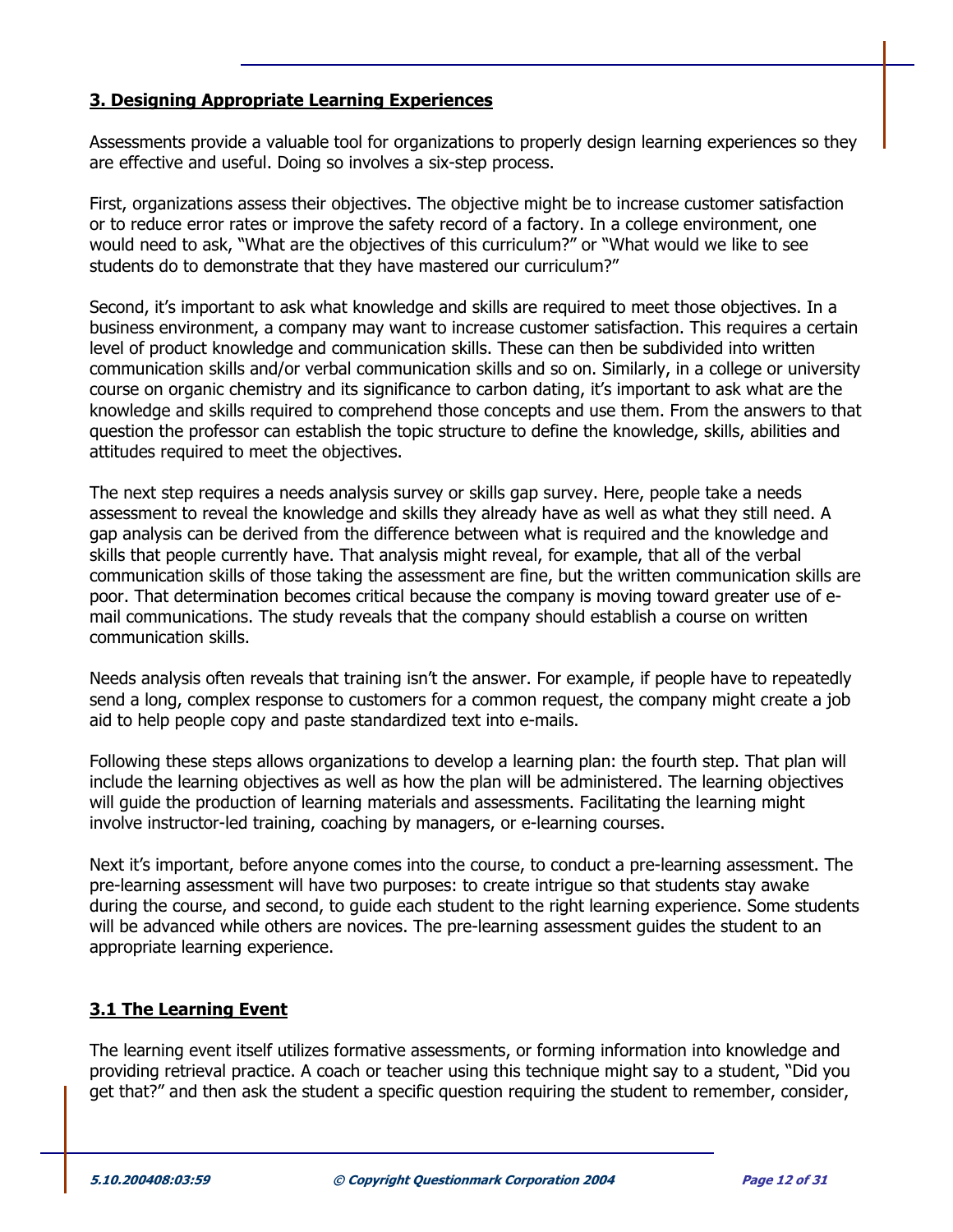and perhaps apply the material. That approach forces search and retrieval practice that helps the student stand a better chance of remembering the material being taught the next time.



The next step requires a post-course assessment. These measures show whether someone knows enough after the course has been completed, i.e., whether or not the learner has mastered the competencies that the course sought to create. Administering this assessment will determine whether the student must take the course again, can head off to do his work, or should attend a precertification exam.

In some instances, particularly in the highest stakes assessments, organizations will offer precertification and practice tests. Companies provide these to prevent any negative reaction to a certification exam. In non-regulatory certifications—Microsoft and others—there will be negative consequences for the company and their product if people keep failing the high stakes assessments. To head this off they provide pre-certification exams to help get people up-to-speed to pass summative assessments or certification events.

If students don't do well on a pre-certification exam, they might be looped back again into the course. In addition, after an appropriate learning event, students might complete a reaction assessment so that teachers and administrators can find out learners' opinions of the learning experience to help them improve the learning experience for others.

# **3.2 Assessments after Learning**

In 1959 Donald Kirkpatrick developed what has become one of the most popular models for evaluating education programs. Kirkpatrick's system has four levels of evaluation.

Level 1 measures the reaction of participants after a learning experience. It attempts to answer questions regarding the participants' perceptions: Did they like it? Was the material relevant to their work? Did it meet their expectations? How should the learning experience be improved?

**Level 2** measures whether or not a student achieved the learning objectives during the learning event or during a series of such events. It is all very well that the learning experience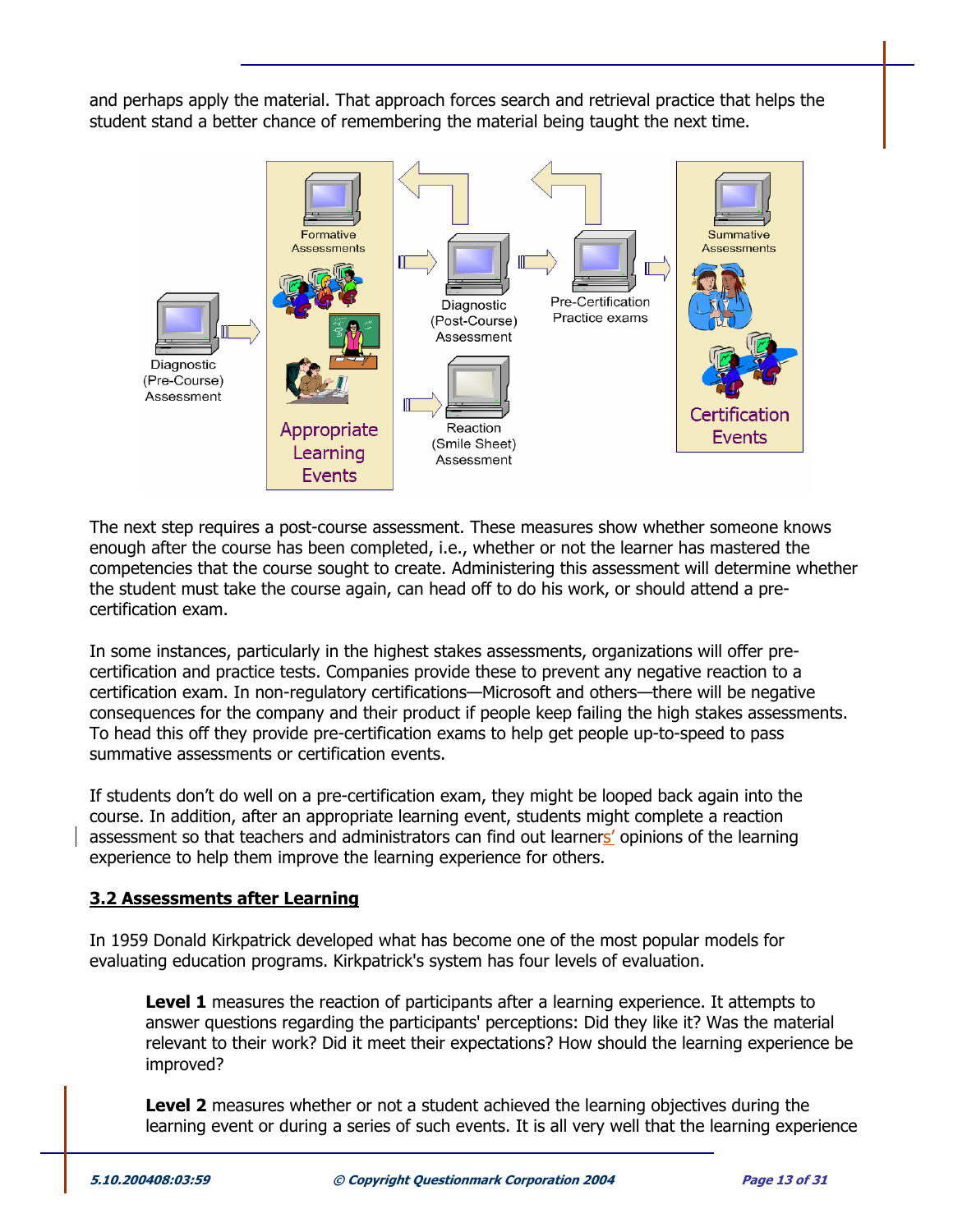exceeded the participant's expectations, but if knowledge transfer and competence were not achieved, the validity of the event would be called into question. As an example we might test for written communication skills after instruction to determine if the learner is now qualified for the job.

**Level 3** measures whether learners were able to apply their new knowledge and skills to their job. We know from Level 2 that they have the skills, but are they using those skills on the job? Are there other issues that are stopping them from being successful on the job? Has their behavior changed? Information for Level 3 evaluations is generally gathered via surveys and personal interviews.

**Level 4** concerns results. This level tries to answer the question, "Was the learning program effective?" It's good that the learners loved the training, and that they learned everything there was to know and applied everything to their job, but did the expected results appear? Level 4 is a good indicator of whether the learning program had been thought through properly. Was training in fact the issue or would job aids, incentives for good behavior, or consequences for bad behavior have been more appropriate? When done well, Level 4 assessments measure the success of the program in terms that managers and executives can understand: increased production, improved quality, decreased costs, reduced frequency of accidents, increased sales, and even higher profits or return on investment.

There is also another level—Level 5—that Jack Phillips added in the early '90s. Level 5 measures return on investment. This determines the actual financial benefit to the company against the training investment. This is a challenge to quantify, but the art of data gathering and analysis has progressed dramatically in the last few years and measuring ROI is now practical for larger training programs.

For more information on the four levels of evaluation refer to *Evaluating Training Programs: The Four* Levels by Donald L. Kirkpatrick (ISBN: 1-576750-42-6).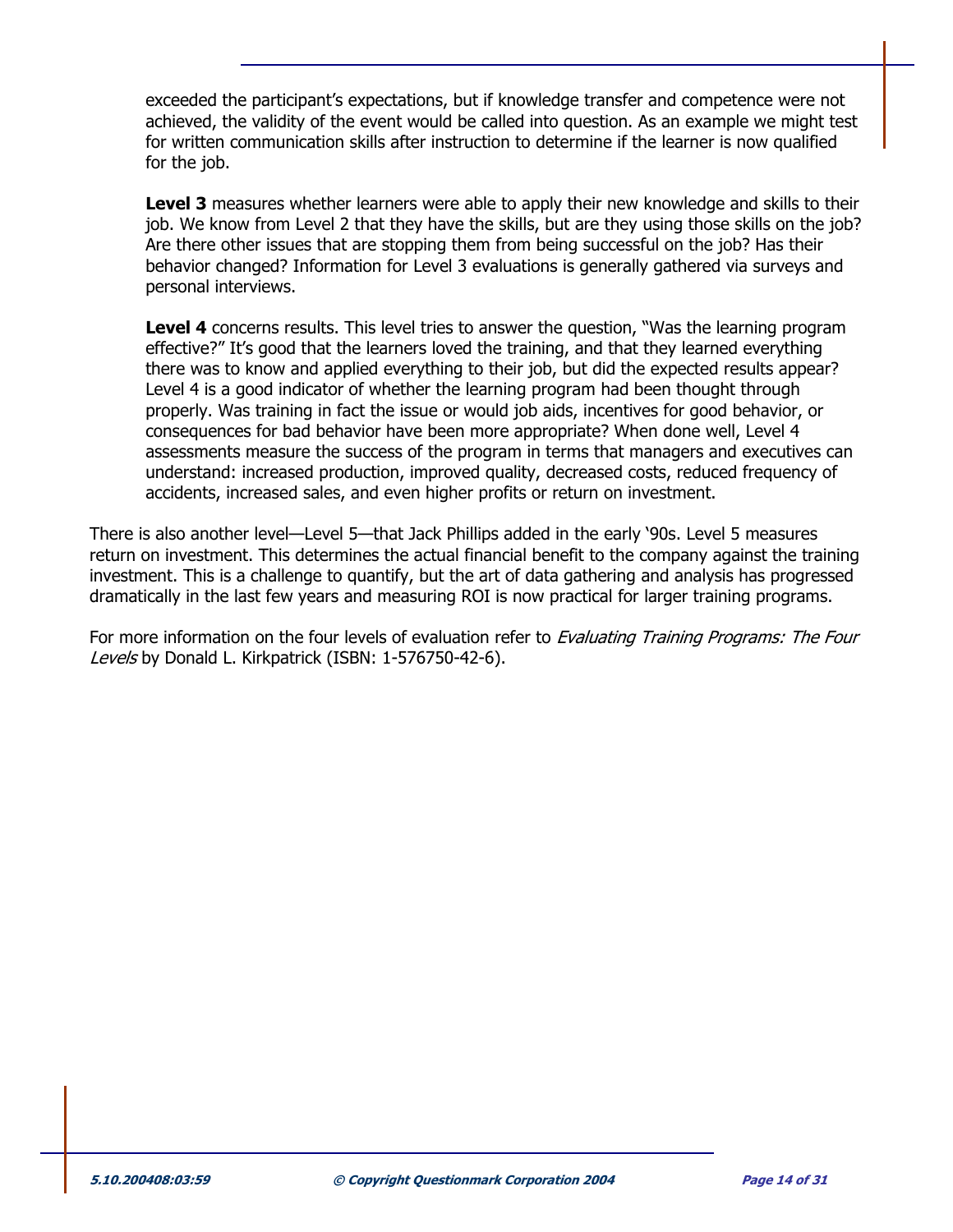# **4. Improving Retrieval in Performance Situations**

There's a joke that's been repeated by students for years concerning the value of studying.

"Why study? The more you study, the more you know. The more you know, the more you forget. The more you forget, the less you know. So, why study?"

Well maybe there's a kernel of truth to this joke. More realistically we can distill a person's ability to retrieve information down to a common sense equation:

#### **Retrieval = Learning – Forgetting**

We often focus on climbing the learning curve, but we could also benefit from limiting our slide down the forgetting curve. Simply put, reducing forgetting will improve retrieval.

Dr. Will Thalheimer is one of the few experts on the issues of retrieval in performance situations. He has reviewed numerous studies published in refereed journals and distilled the essence of this research into a series of white papers and presentations. Within this paper we'll briefly review some key aspects of Dr. Thalheimer's work:

- 1. Retrieval in a performance situation
- 2. Stimulating search and retrieval with questions
- 3. The learning benefits of questions

#### **4.1 Retrieval in a Performance Situation**

Our ability to retrieve knowledge at the right time is based on many factors. One key factor is the stimulus used to trigger our memory search and retrieval. The closer the stimulus in the learning situation matches the stimulus in the performance situation, the better the ability of the learner to remember what they learned. Questions can act as such stimuli. The more a question can "simulate" the learners' performance situation, the more it will facilitate remembering.

Providing the exact stimulus is sometimes an expensive proposition. However, using a reasonable proxy of the target stimulus can produce substantial learning effects. Let's consider the issue of a call desk agent. The most salient features of the call rep's performance situation are the audio coming from the phone and the visual information from the computer screen. These are the most important stimuli to practice responding to during the learning. Thus, when providing such practice and measuring their learning performance, it would be ideal to provide both audio from a phone and visual stimuli from the computer. Multiple choice questions would not do such a good job of simulating the performance situation. If audio isn't available, a reasonable substitute is text-based questions that mimic the words of an incoming caller. Using questions to ask merely about features and functions would not measure someone's ability to perform on the job.

There are many other stimuli that could be used to improve the ability to retrieve information in a performance situation. For instance, if workers are expected to perform in a noisy factory environment, it might be best if they were trained in that environment. If pilot trainees need to fly in a combat mission, practice in a simulated combat environment would work the best. If you have to perform in a stressful environment, you would do well to learn in that environment.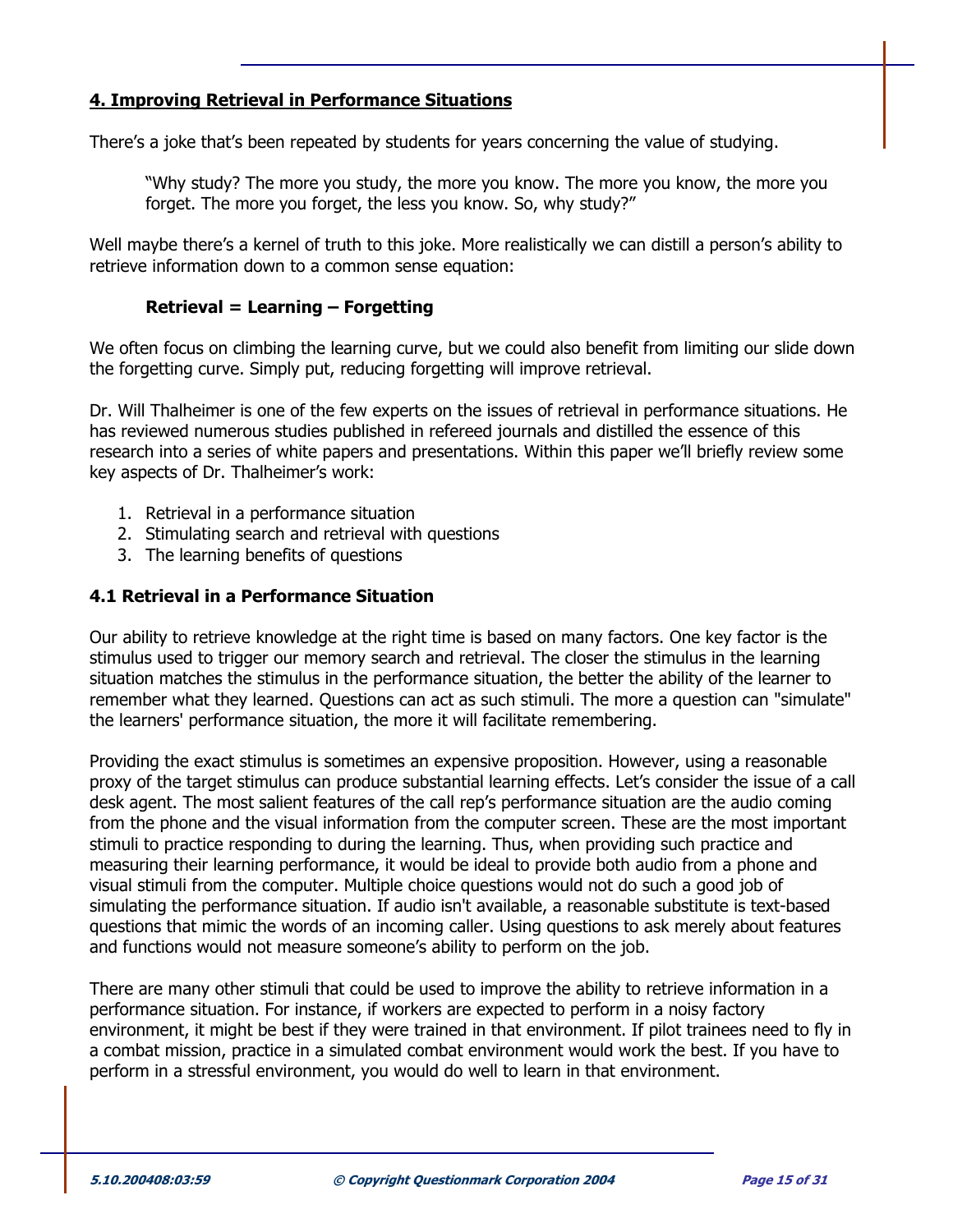

# **4.2 Stimulating search and retrieval with questions**

We have known for hundreds of years that repetition helps learning. But constant repetition can be distracting and not very stimulating. We have known for hundreds of years that repetition helps learning. But constant repetition can be distracting and not very stimulating. We have known for hundreds of years that repetition helps learning. But constant repetition can be distracting and not very stimulating. We have known for hundreds of years that repetition helps learning. But constant repetition can be distracting and not very stimulating. You get the point!

But now let's ask a question: Too much repetition used within the context of learning can be:

- 1. Good for the soul
- 2. Bad for the soul
- 3. Distracting
- 4. Stimulating

And here is another: You want your learners to remember what you're teaching them. What should you do?

- 1. Avoid repeating the learning material.
- 2. Repeat the learning material immediately and repeat it exactly as is.
- 3. Repeat the learning material immediately but paraphrase it.
- 4. Repeat the learning material after a delay and repeat it exactly as is.

We hope you find these examples more stimulating than our first paragraph. Questions provide stimulus and search and retrieval practice, both of which will help us remember in a performance situation. Just as practice helps us master skills, search and retrieval practice helps us remember.

What works best is to conduct that questioning in an environment that is close to the performance situation. Asking questions provides a stimulus for search and retrieval practice. The stimulus, which could be a voice, text, a multiple choice question or a simulation, is the question itself. The more realistic the stimulus the better, because it will simulate the search and retrieval practice that will be used in the performance situation. The environment for learning is a less obvious factor in learning. If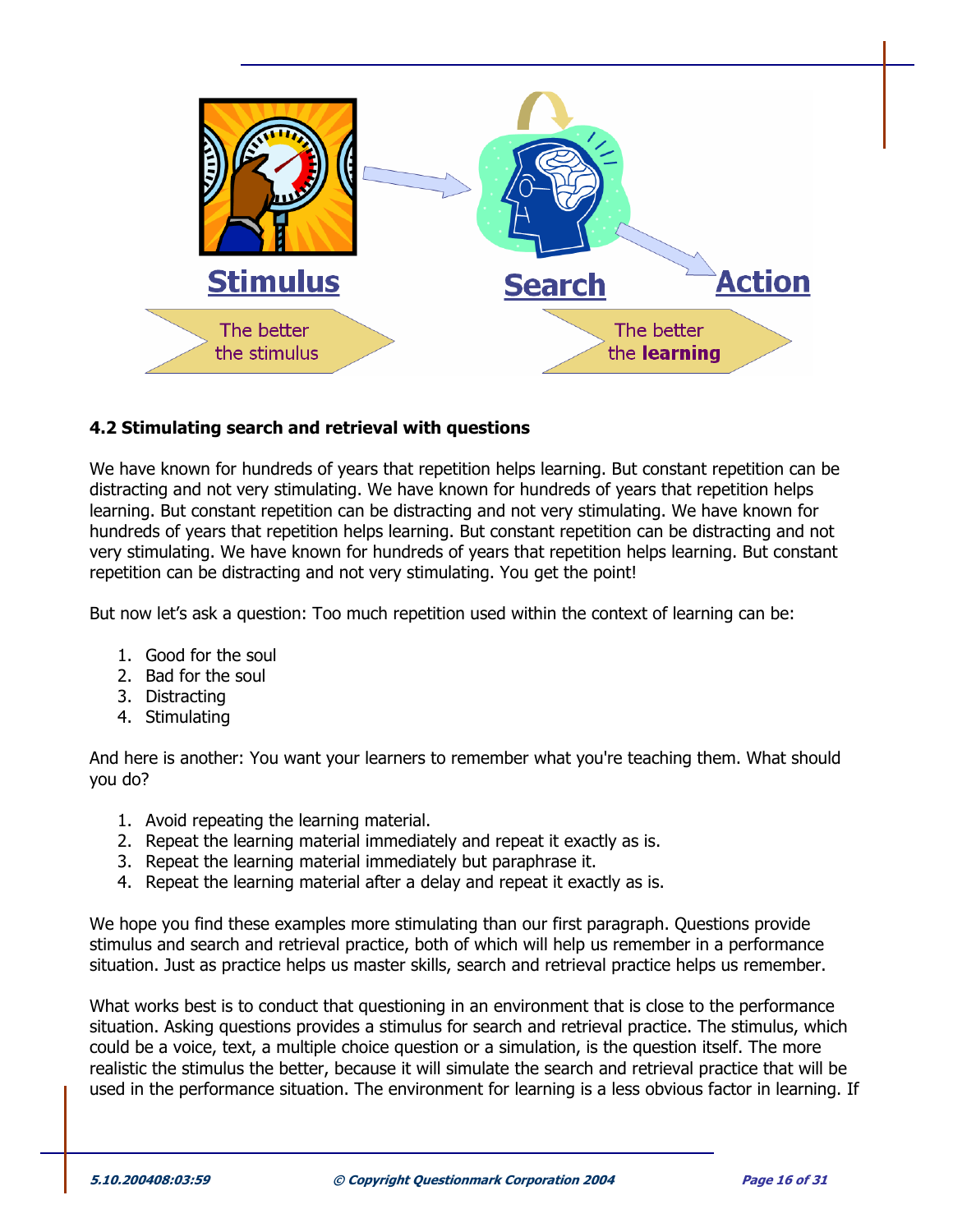someone works in a noisy, dark and damp atmosphere, they should probably learn in a noisy, dark and damp atmosphere, especially if that's where they are expected to do the search and retrieval.



The better the stimulus, the better the search and retrieval practice and, therefore, the better the learning. However, sometimes high cost can force a compromise. For instance, if trainers put students in a real-life military aircraft, it's extremely expensive and risky to use hundreds of millions of dollars of equipment to teach someone to fly. But putting that same student in front of a computer with a multiple choice question doesn't really provide an adequate learning experience. However, if the tests use graphics or video on the computer, that greatly improves the stimulus. Here is another, less dramatic example: In a call center, if instructors add audio of a customer's voice and then require the trainee to reply to the simulated customer's questions, that provides much better stimulus than an ordinary quiz, and therefore, improved learning.

# **4.3 Measuring with an Assessment**

Just as we will provide better search and retrieval practice if we position the learning environment to be close to the performance environment, the same rule applies for measurement. The closer the measurement environment is to the performance environment, the better the measurement of knowledge and skills that will be performed on the job will be. That is why a part of the driving test is performed by actually driving a vehicle. This principle could be expressed visual as shown in the diagram below: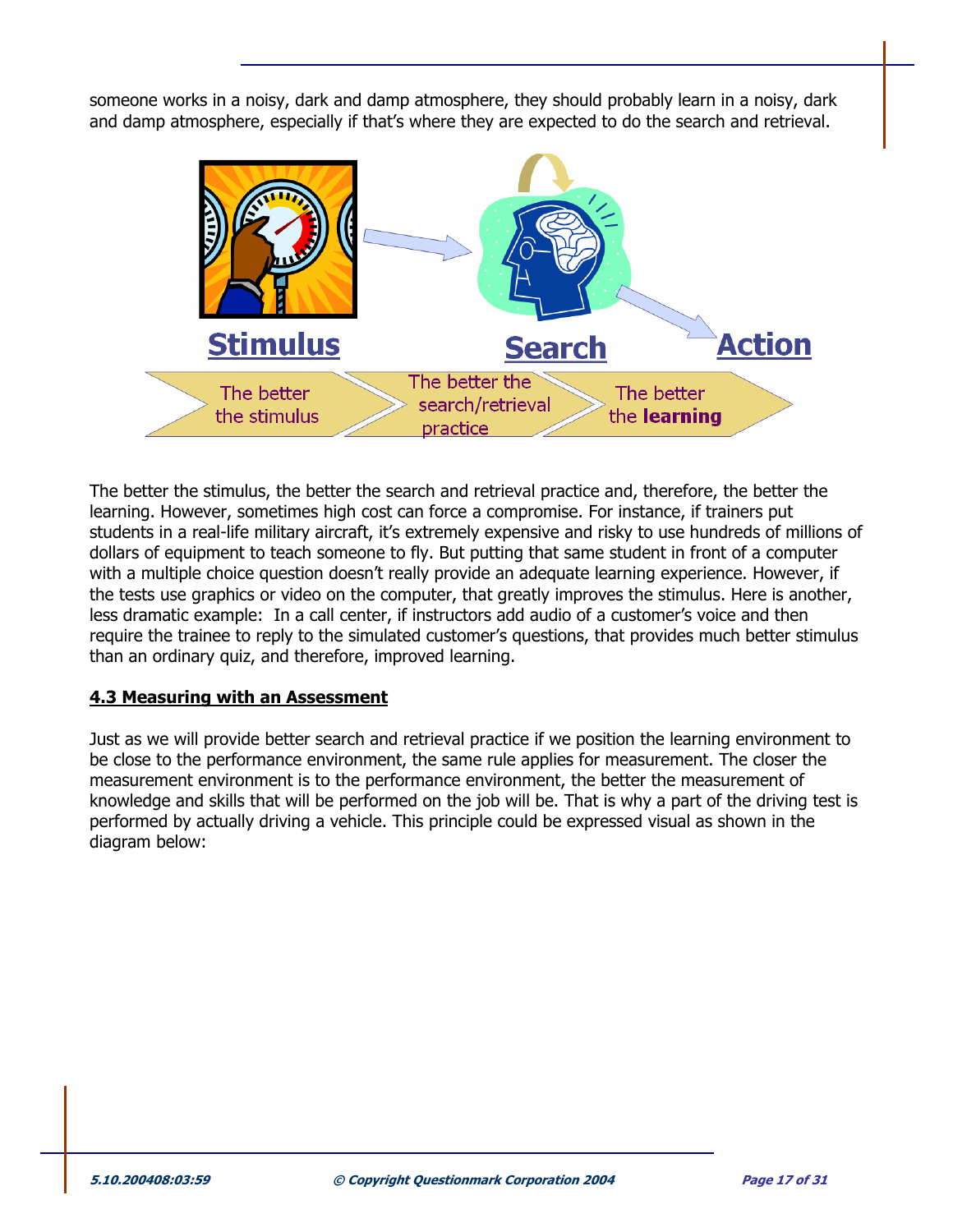![](_page_17_Figure_0.jpeg)

# **4.4 Factors That Influence What People Learn**

It's clear that there are a number of factors that influence why people learn in different environments. People's attention wanders. In virtual presentations they might read their e-mail or talk to someone who comes into their office. They are distracted. In a classroom environment, students might be looking out the window or thinking about other subjects.

Most people don't absorb everything. They hear it but don't understand what they hear. Sometimes the concepts are too complex for people to grasp initially. They need to hear the information a couple of times before it starts to sink in.

Even if a learner absorbs everything, there is a good chance they will forget something. Ultimately we can only remember what we can retrieve. The students might forget because the stimulus or environment cues aren't present or because too much time has passed since they learned something. For example, few people use algebraic equations, and so most adults have forgotten how to solve them while most high-school students still can.

There are some situations where learners feel that they have learned something but in fact they have misconstrued the information and have developed a misconception.

There are many factors that affect how much we learn and how much we can retrieve: the learning environment, the manner in which the material is presented, how that material is taught, and others. But assessments play an important part in the learning process. Diagnostic assessments can direct us to suitable learning experiences. Formative assessments can help us enhance learning by directing attention, creating intrigue, providing search and retrieval practice and correcting misconceptions.

For example, well designed pre-questions can create intrigue before a learning event even starts. And asking questions during the learning event forces students to turn off the distractions and go through that search and retrieval process in order to respond. Questions bring students back on track because they must respond.

But what if we don't absorb everything? ("The more we study…") While it's true that repetition will help learning, if we just keep repeating things, training gets boring. Asking questions constitutes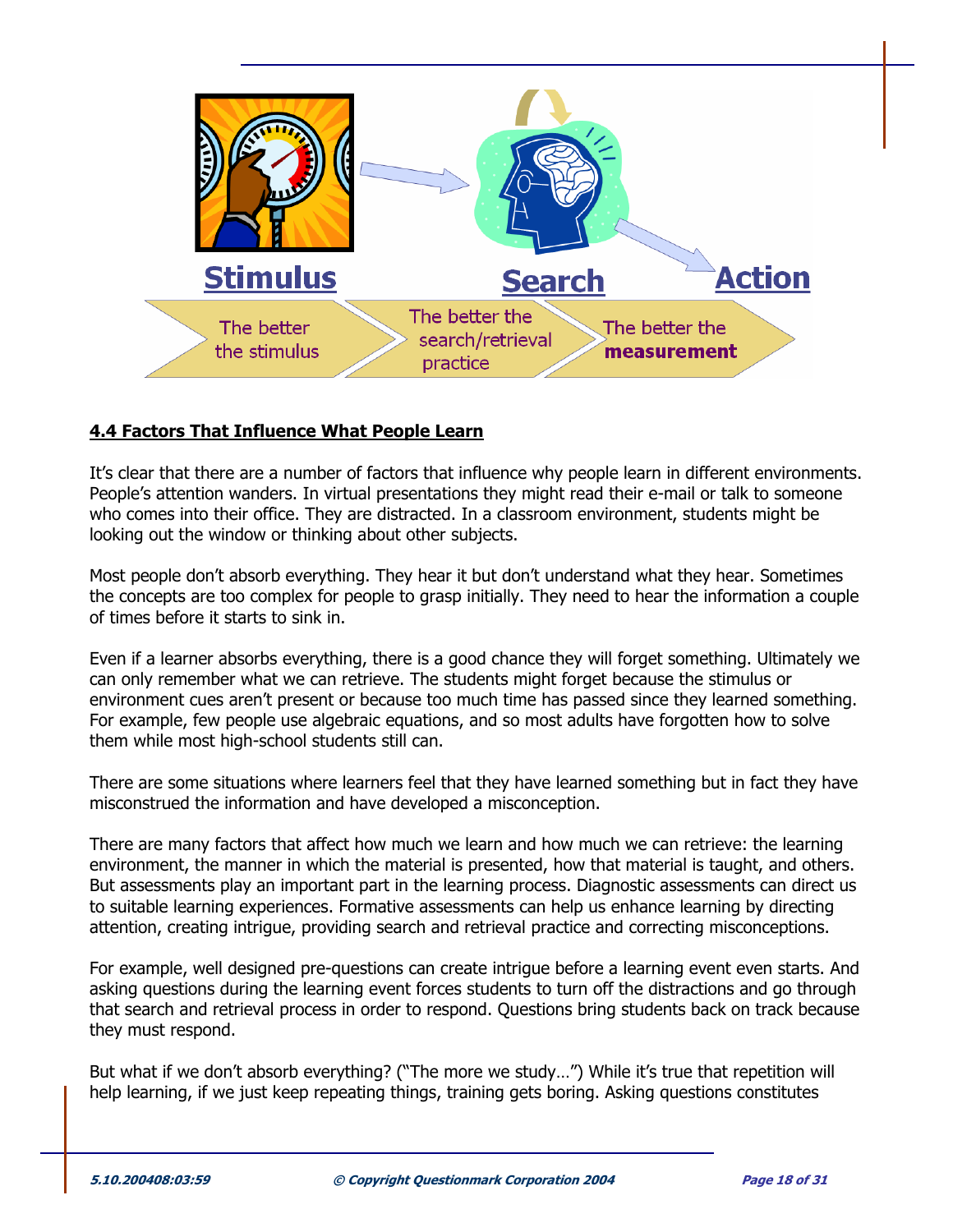another form of repetition that doesn't get boring because it forces students to actually think a problem through.

These techniques also help diminish forgetting. Repetition constantly reinforces new information for learners, and feedback can correct any misconceptions. However, we're often overly optimistic about our ability to remember information. By spacing questions over time, we can reduce the forgetting curve by providing ongoing search and retrieval practice which aids the learning process. If someone had asked you to solve an algebraic equation every week since you left school, the chances are good that you would still be able to solve one. This would be useful if you ever planned to go back to school or use algebra on the job.

Finally, remember that learning is all about the context. Providing retrieval practice in a performance situation helps students connect their environment with how to retrieve the required information when they need it.

# **4.5 Research Reveals the Benefits of Asking Questions**

Dr. Will Thalheimer's research of refereed journals reinforces the argument for the learning benefits of questions.

| <b>Learning benefits from questions</b>           | <b>Learning Benefit</b> |      |  |
|---------------------------------------------------|-------------------------|------|--|
|                                                   | Min.                    | Max. |  |
| Asking questions to focus attention               | 5%                      | 40%  |  |
| Asking questions to provide repetition            | 30%                     | 110% |  |
| Feedback (to correct misconceptions)              | 15%                     | 50%  |  |
| Asking questions to provide retrieval practice    | 30%                     | 100% |  |
| Questions spaced over time (to reduce forgetting) | 5%                      | 40%  |  |
| Potential benefit by using all techniques         | 85%                     | 340% |  |
| <b>Probable learning benefit</b>                  | 42%                     | 170% |  |

Based on research by Dr. Will Thalheimer. Thalheimer (2003). The Learning Benefits of Questions. Available at www.work-learning.com/ma/publications.htm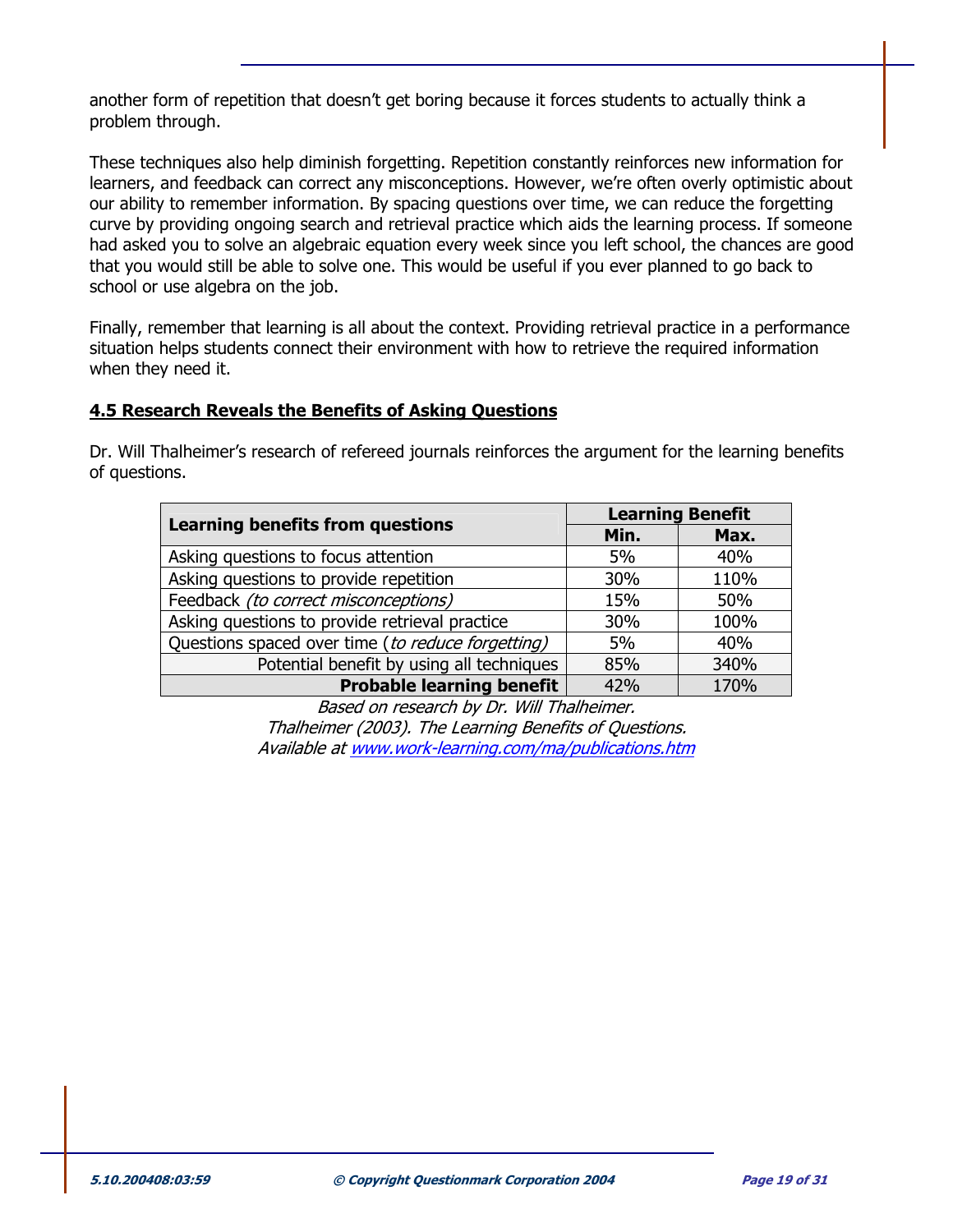## **5. Analyzing Results**

When reviewing the different forms of assessments, it's clear that they achieve very different ends. Each form of assessment requires a different style of analysis and reporting to reveal the value for the participants and/or the administrator.

Diagnostic assessments, for example, diagnose someone's knowledge, skills, abilities, and/or attitudes and potentially prescribe a suitable learning experience or event. It is useful to determine the various levels of learning events that should be available. These levels can then be used to set diagnostic and potentially prescriptive feedback. But how does one know whether the diagnosis and prescriptions are appropriate? Student surveys and surveys of instructors often reveal the accuracy of diagnostic assessments.

In summative assessments, which are higher stakes exams, item analysis confirms that the questions are measuring knowledge, skills, abilities and attitudes appropriately and the reports are formatted to support any psychometric review.

We will examine the issues and provide sample reports, taken from real customer data, to help explain how reports can provide the evidence needed to improve the learning experience and derive meaning from the measurements taken during assessments.

# **5.1 Analyzing Diagnostic Assessments**

A diagnostic assessment is primarily used to identify the needs and prior knowledge of a potential student in order to direct him or her to the most appropriate learning experience. There are two aspects of analyzing a diagnostic assessment:

- Initial Analysis: Determines the questions needed and the topics they should cover
- Post Analysis: Determines if the diagnostic assessment is performing to the student's satisfaction.

The initial analysis is conducted using the same techniques as a needs assessment. The post analysis relies on surveying and interviewing students and instructors and determining if students were routed to the right kind of learning experiences. The survey results shown below point to a faulty diagnostic assessment, assuming that the Level 1 reactive assessment results showed that the course, environment, course material and instructor were well received. The results from the Likert scale item, "I felt that the course in which I was placed was too advanced for me," clearly show that something is amiss:

24. I felt that the course in which I was placed was too advanced for me.

![](_page_19_Figure_11.jpeg)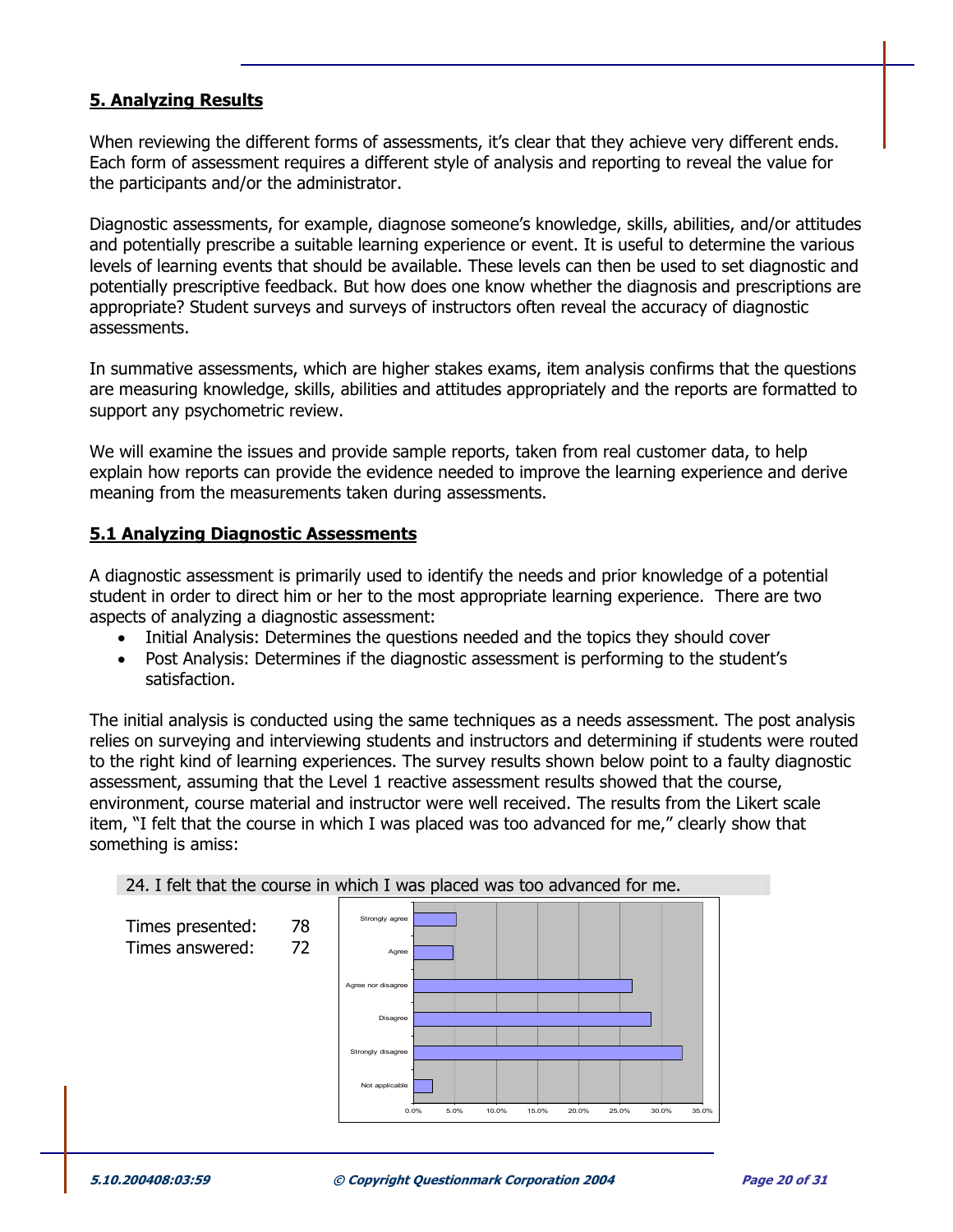# **5.2 Analyzing Formative Assessments**

A formative assessment has a primary role of providing search and retrieval practice for a student as well as giving prescriptive feedback (item, topic and/or assessment level). In formative assessments students receive feedback at an item level or at a topic level. This helps the person who took the assessment understand where they're going right and where they're going wrong. It's not really a report; it's real-time feedback to the student.

Generally, little analysis is performed on these items. But students are sometimes surveyed with a reactive assessment (Level 1 survey) to see if the feedback being provided by the formative assessments (quizzes) was useful.

# **5.3 Analyzing Needs Assessments**

A needs assessment is used to determine the knowledge, skills, abilities, and attitudes of a group to assist with gap analysis and courseware development. Gap analysis determines the variance between what students know and what they are required to know.

There are two key reports for needs analysis:

- 1. Job task analysis results to reveal actual practice. This is expressed quantitatively.
- 2. Gap analysis between the abilities required and those demonstrated during a needs analysis skill survey.

The job task analysis (JTA) survey asks questions of subject matter experts and those on the job to determine the significance and frequency of particular tasks. The JTA guides curriculum design and the development of questions to test the knowledge, skills, abilities, and attitudes that relate to a job.

The needs analysis assessment report (below) delivers its scores by topic. When evaluating the two different groups' scores—those of the workers on the job and those of the SMEs—it's clear that knowledge about food safety is the problem. The overall test score does not reveal the issue to address, although it does distinguish a global difference between the two groups. The gap analysis, at a topic level, reveals an actionable theme. Only a topic level score provides the key for a diagnosis.

| <b>Topic Name</b>       | Average<br>scores from | Average<br>scores from | Gap   |
|-------------------------|------------------------|------------------------|-------|
|                         | workers                | <b>SMEs</b>            |       |
| Food Safety             | 60%                    | 93%                    | 33%   |
| Food Packaging          | 90%                    | 91%                    | $1\%$ |
| <b>Customer Service</b> | 71%                    | 82%                    | 11%   |
| <b>Overall Score</b>    | 74%                    | 89%                    | 15%   |

Examining overall results can result in little actionable value. The chart below shows that there is a difference between new employees and SMEs, but it is challenging to determine a suitable course of action: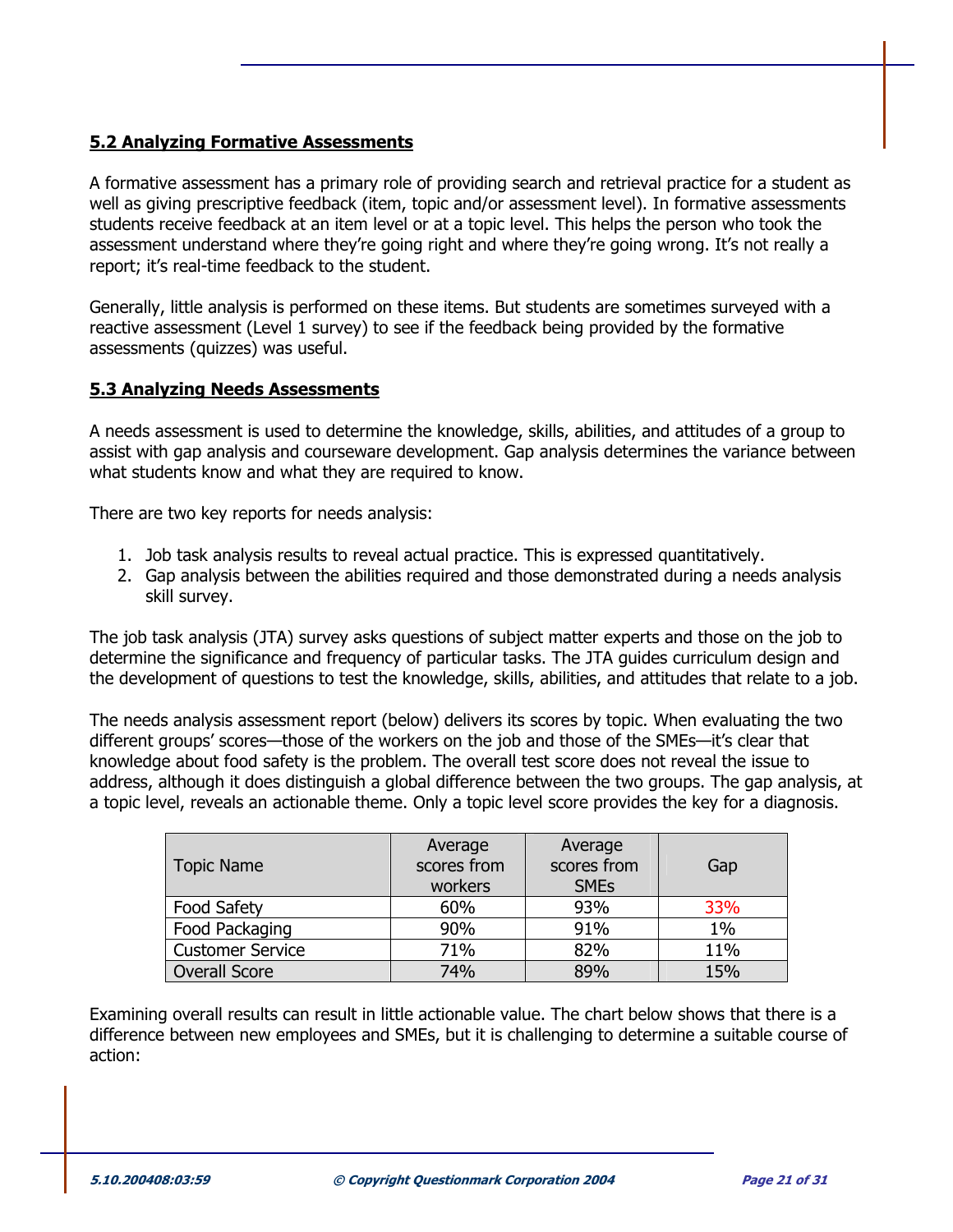![](_page_21_Figure_0.jpeg)

The chart below compares our SMEs to new employees and finds that little training is required to help new employees understand the aspects of packaging and presentation.

![](_page_21_Figure_2.jpeg)

The chart below shows the test results at a topic level for "Food Safety." The result of this food safety assessment clearly shows that the new employees have a completely different understanding than the subject matter experts. It helps the employer to understand that the organization needs to invest in new-hire training to ensure that food is prepared safely.

![](_page_21_Figure_4.jpeg)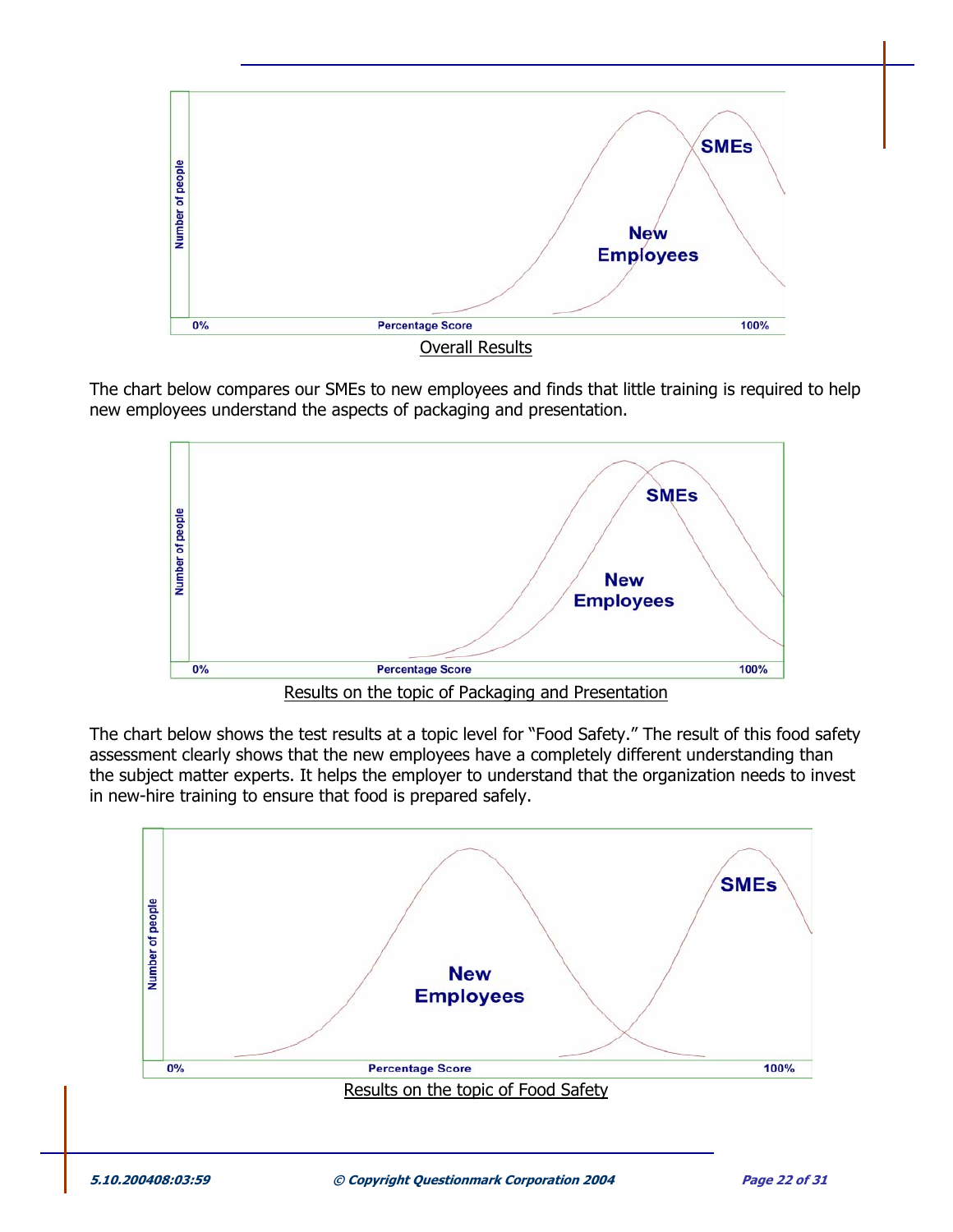# **5.4 Analyzing Reaction Assessments**

A reaction assessment determines the satisfaction level with a learning event or an assessment experience. These assessments are often known as Level 1 evaluations (as per Dr. Kirkpatrick), course evaluations, smile or happy sheets. They are completed at the end of a learning or certification experience.

Reaction assessments aid the planning process for revising a course and its delivery.

In the example below, question 8 and question 9 of this report were interesting.

![](_page_22_Figure_4.jpeg)

9. Training courses I need are scheduled at convenient times and places.

![](_page_22_Figure_6.jpeg)

Eight asks if, "I have sufficient time to take the training I need to do my job well," and the respondents report that, yes, they have sufficient time. However, all those who responded to question nine disagreed with the statement: "Training courses I need are scheduled at convenient times and places." What those who administered this assessment discovered was that training events had been scheduled for end-of-the-month periods when the company's work schedule was quite hectic. Fixing this problem was easy; the company moved the training to the beginning of the following month. The answers to question 9 changed things dramatically.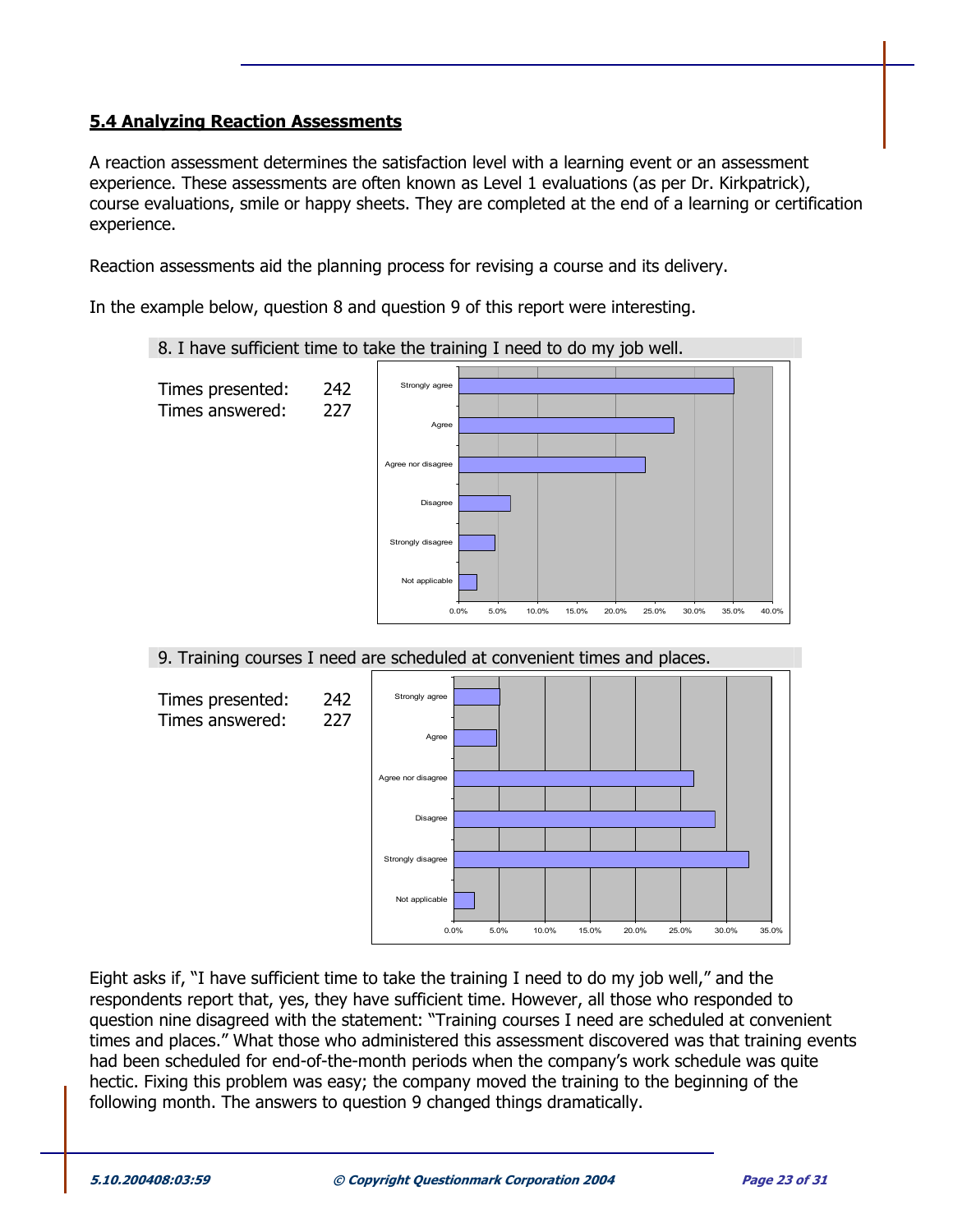![](_page_23_Figure_0.jpeg)

#### Aggregation of questions about instructor

![](_page_23_Figure_2.jpeg)

The answers to another set of questions—illustrated above—indicate that the training environment and the instructor were wonderful, but the course materials were not. The message is clear: the trainers must revise the course materials.

#### **5.5 Analyzing Summative Assessments**

A summative assessment's primary purpose is to give a quantitative grade and/or make a judgment about a participant's achievement. This is typically known as a certification event if the purpose is to determine whether the examinee meets the predetermined standard for specialized expertise.

There are several analyses which are required to ensure that a summative assessment is valid and reliable (see below).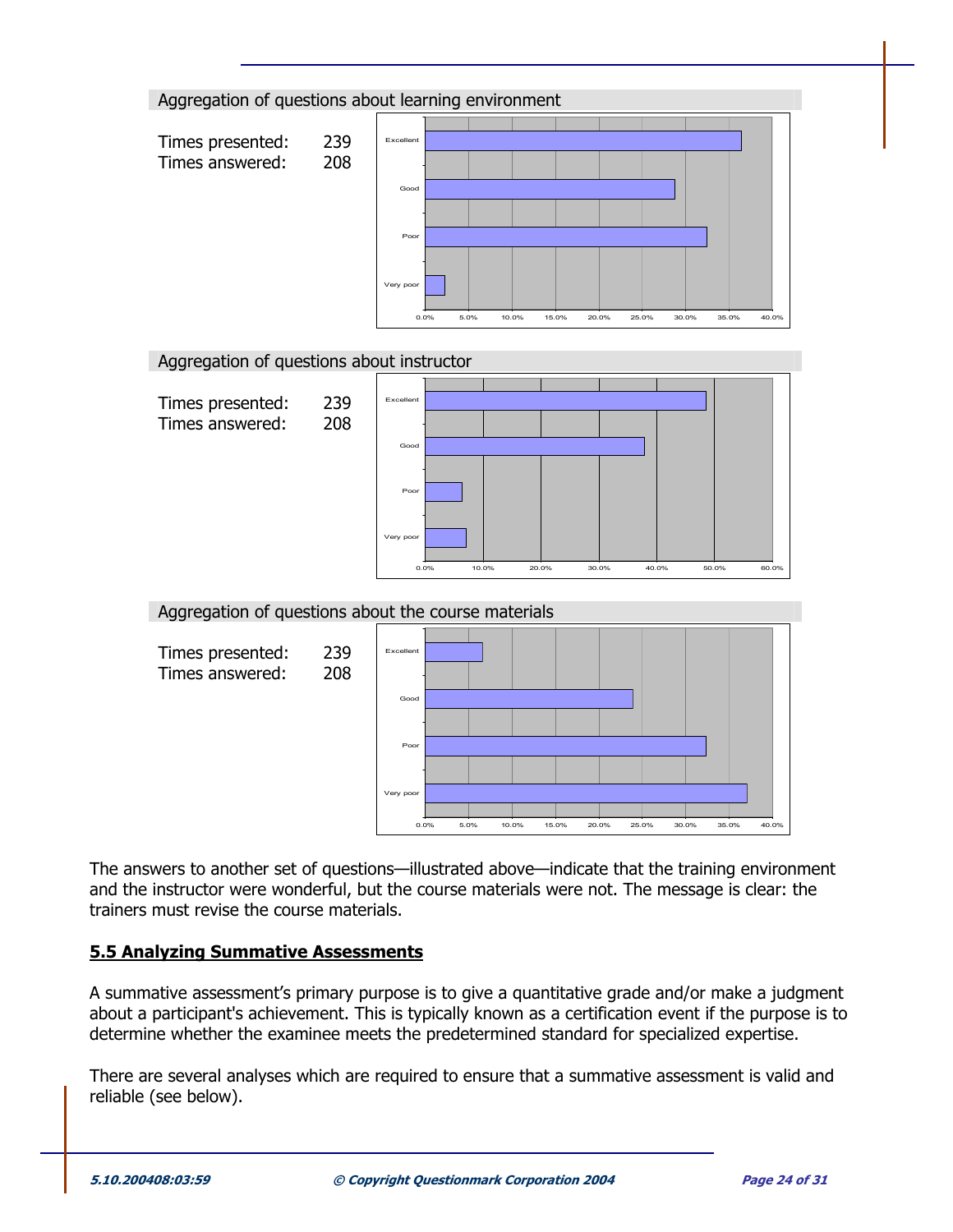# **5.5.1 Item analysis**

The results of this item analysis for a multiple choice question illustrate how tracking individual answers can reveal important information about both the test itself and those who took it.

| <b>Choice</b> | # of<br>respondents | % selected | <b>Difficulty</b> | <b>Participant</b><br>mean | <b>Discrimination</b> | <b>Outcome</b><br>correlation |
|---------------|---------------------|------------|-------------------|----------------------------|-----------------------|-------------------------------|
| А             | 30                  | 4%         |                   | 36%                        |                       | $-0.32$                       |
| B             | 75                  | 10%        |                   | 47%                        |                       | $-0.22$                       |
| C             | 480                 | 64%        | .64               | 76%                        | 0.49                  | 0.24                          |
| D             | 165                 | 22%        |                   | 52%                        |                       | $-0.15$                       |

Among the choices in the chart above, C was the correct answer (highlighted in green). As the chart illustrates, 4 percent chose A, 10 percent chose B, and so on. What do these statistics reveal?

First of all, if 100 percent of those taking the test got the correct answer that would mean that the question was too easy to help separate the performances of the test takers from one another. If you are creating a norm-referenced test designed to select only the best performers from within a group of test takers, items that all examinees get correct are not helpful. If no one got the correct answer, that means that the question was too difficult to separate test takers' scores from one another and, again, is not very useful for creating a norm-referenced test. Questions that distinguish maximally between knowledgeable candidates and not so knowledgeable candidates are the useful questions when your goal is identifying either the best or poorest performers within a group.

Criterion-referenced test writers have a somewhat different attitude toward test questions that all test takers get correct or incorrect. This kind of test is composed of items that measure specific and important competencies that test takers must know in order to do a job or succeed in a course. Items that measure such competencies in the eyes of SMEs are included on the criterion-referenced test even if all test takers generally get them correct or even if few test takers get them right. The point is that the achievement of each competency must be verified by the test taker, and examinee scores are compared to a predetermined standard rather than compared to one another. If instruction in important competencies is successful, there may be many items that all test takers get correct. Because the goal of the test is not to spread the test takers scores out from one another, such items present no problems unless examinees are only getting them correct because the questions contain clues to the correct answer rather than measuring genuine competence. Items that all test takers miss indicate serious problems with either the items themselves or with the instruction that prepares examinees to take the test. If such items are not flawed, they remain on the criterion-referenced test, and the instruction is improved until test takers can answer them correctly.

The "Difficulty" index is the percentage of examinees who answered the item correctly. In a typical four-choice multiple choice question, if all the test takers guessed, approximately 25 percent would select each choice. As a result .25 is normally the lowest difficulty number you'd expect to see if none of the test takers know the answer because the item is flawed or the preparatory instruction is bad. Typically, values for difficulty will be in the range of .6 to .8, but these percentages depend on the quality of the question and the competence of the test takers.

If test creators want to spread out the scores of examinees from one another, it is necessary for them to write more relatively difficult questions and questions that discriminate between high performers and low performers on the test as a whole. To simply make a test more difficult to pass, it isn't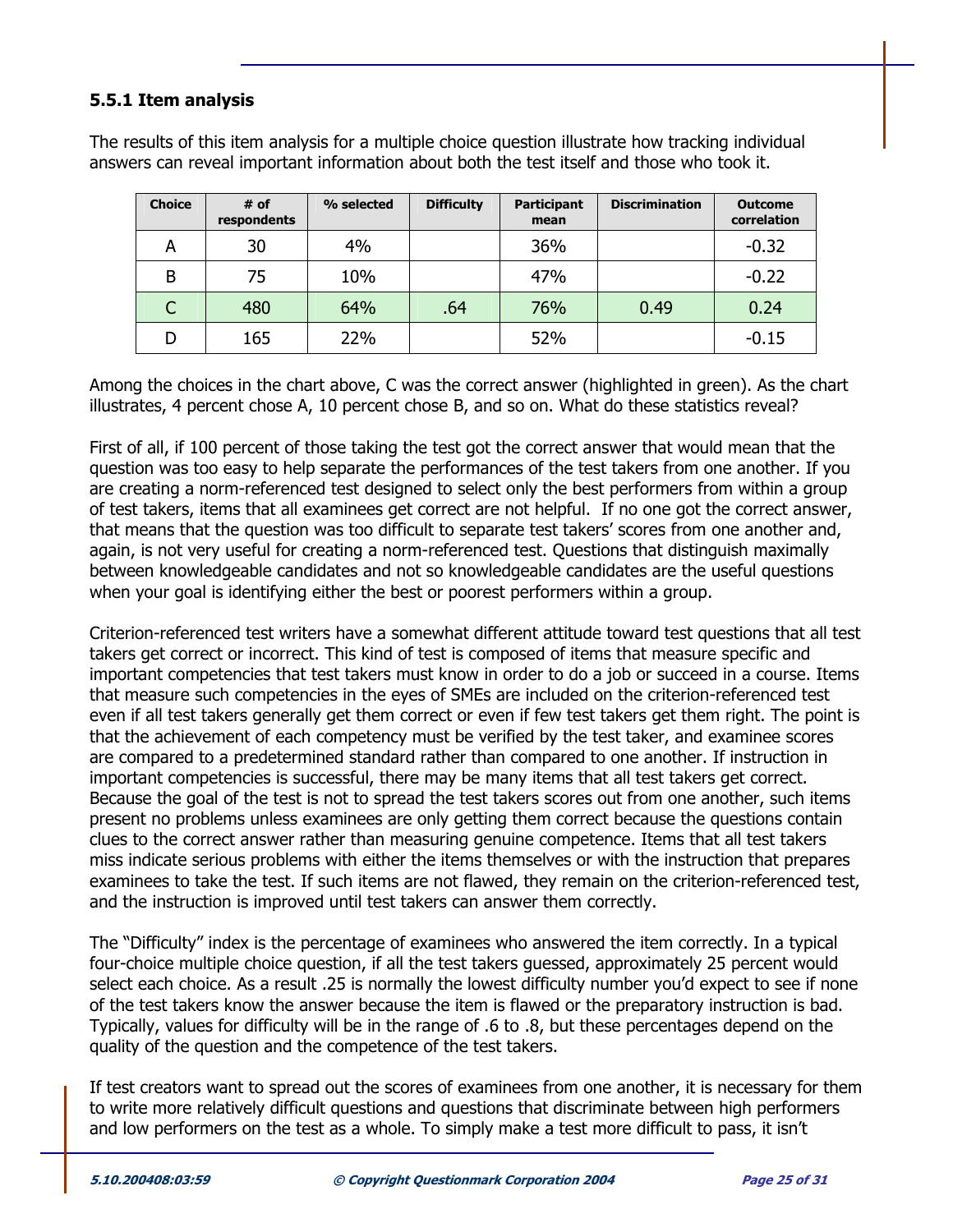necessary to start thinking up more difficult questions. Begin by ensuring that the questions are valid and provide the right focus on important objectives and then simply adjust the pass/fail score upward.

The column titled the "Participant Mean" presents the average final score on the entire assessment of those examinees who chose the corresponding optional answer. The people who selected choice A averaged 36% on the entire test, illustrating that less knowledgeable students on the overall test were also choosing the wrong choice on this question. On the other hand, the students selecting the correct choice, C, were in fact the more knowledgeable students with a participant mean of 76 percent.

Discrimination is a number that ranges from  $-1.0$  to  $+1.0$  and illustrates how the results on this question compare to results on the test overall. Looking at a specific example will make this clearer. If we imagine nurses taking an exam, and the more knowledgeable nurses get a question right while the less knowledgeable nurses get the question wrong, that will result in a higher "discrimination" the number in the  $6<sup>th</sup>$  column. In our example the discrimination is +0.49.

Now imagine that a question about baseball is inserted into a nursing test. It's very possible that a lot of nurses know a great deal about baseball, but it is unlikely that the more knowledgeable students of nursing will also know more about baseball. The test scores might illustrate that some nurses are very knowledgeable about nursing and very knowledgeable about baseball while others who are very knowledgeable about nursing aren't knowledgeable about baseball at all. So it is highly unlikely that the results from this question on baseball would correlate to the overall test results. It is highly likely that the results would reveal a correlation near zero (sometimes called a "zero order correlation"), because this particular question on baseball has no relationship to the overall test results.

Another way of looking at this is that we are now measuring two things: knowledge of nursing and knowledge of baseball. How much nurses know about baseball has no relevance to their nursing skills: there is no reason to believe that knowledge of one is related to knowledge of the other. So it is highly unlikely that the results from this question on baseball would correlate to the overall test results. The Discrimination and Correlation statistics help us identify these issues.

The last column in the chart shows a statistic known as Outcome Correlation. This question performed well because the wrong choices have negative correlations (the students choosing them didn't do well on the test overall) and the right choice has a positive correlation, which indicates that the item discriminates between good and poor performers on the test. High discrimination indices are particularly important to norm-referenced test creators who seek to spread out the test scores. Criterion-referenced test designers are alert primarily to items with negative Outcome Correlations for the correct choice;. These items are almost always flawed because high test performers consistently miss them while poor performers get them correct. These items should be reviewed and revised or discarded.

# **5.5.2 Setting Pass/Fail Score for Norm-Referenced Tests**

Setting the pass/fail score for a norm-referenced test is fairly simple. First, determine how many people should pass. A report shows how many people reached each score, enabling test administrators to select the top set of candidates. For example, using the table below, if 1,000 students should pass for graduation to the next level of their studies, a passing score of 78.6% would achieve that result.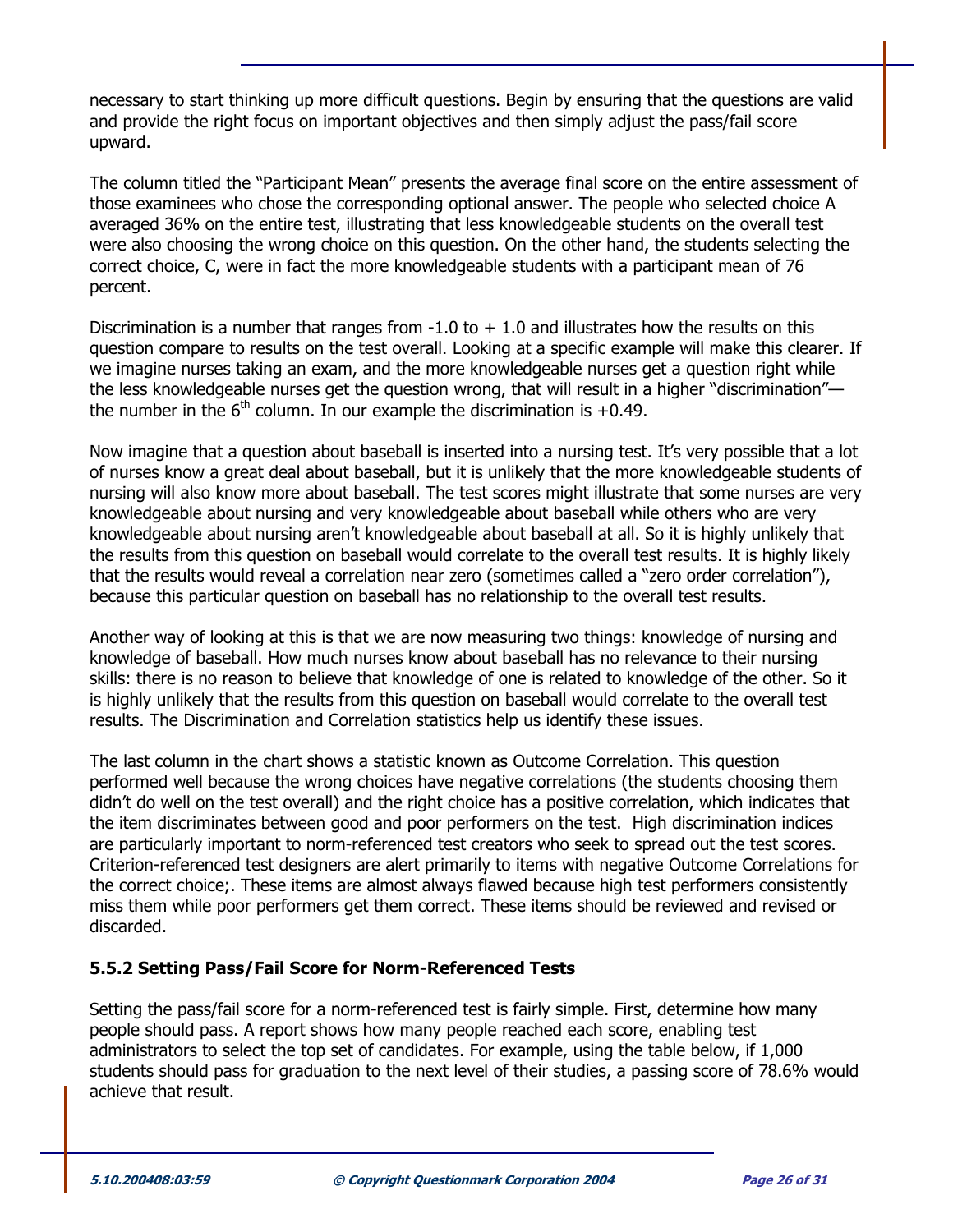| <b>Scores</b>  | <b>Number of candidates</b> |
|----------------|-----------------------------|
|                |                             |
| 0% and above   | 1,500                       |
| 77% or above   | 1,318                       |
| 78% or above   | 1,214                       |
| 78.1% or above | 1,156                       |
| 78.2% or above | 1,034                       |
| 78.3% or above | 1,028                       |
| 78.4% or above | 1,015                       |
| 78.5% or above | 1,004                       |
| 78.6% or above | 1,000                       |
| 78.7% or above | 998                         |
| 78.8% or above | 993                         |
| 78.9% or above | 982                         |
| 79% or above   | 961                         |

# **5.5.3 Setting Pass/Fail Score for Criterion-Referenced tests**

This paper does not attempt to address all of the issues related to setting a pass/fail score for criterion referenced tests. However it does illustrate some reports that are useful to provide evidence for the decision making process.

One method of gaining evidence is to compare students who are assumed not to know much about a subject, to subject matter experts (SMEs) who do.

![](_page_26_Figure_4.jpeg)

These SMEs perform well on the job, and if we look at the overall results a lower number of students performed well compared to the scores that experts achieved. For students the bell curve is toward the lower end of the score scale, while for subject matter experts the scores move to the higher end. One technique for setting the pass/fail is to choose the score where these two curves intersect. In the example above that would be at about 80%. The score at the intersection minimizes the number of test takers in these groups that were misclassified by the test, i.e., minimizes the number of nonexperts who passed and the number of SMEs who failed.

If the pass/fail decision is determined only by a single score, then a single set of results can be used as evidence. However, if multiple cut score levels are used for the various topics in the test then multiple sets of scores must be examined.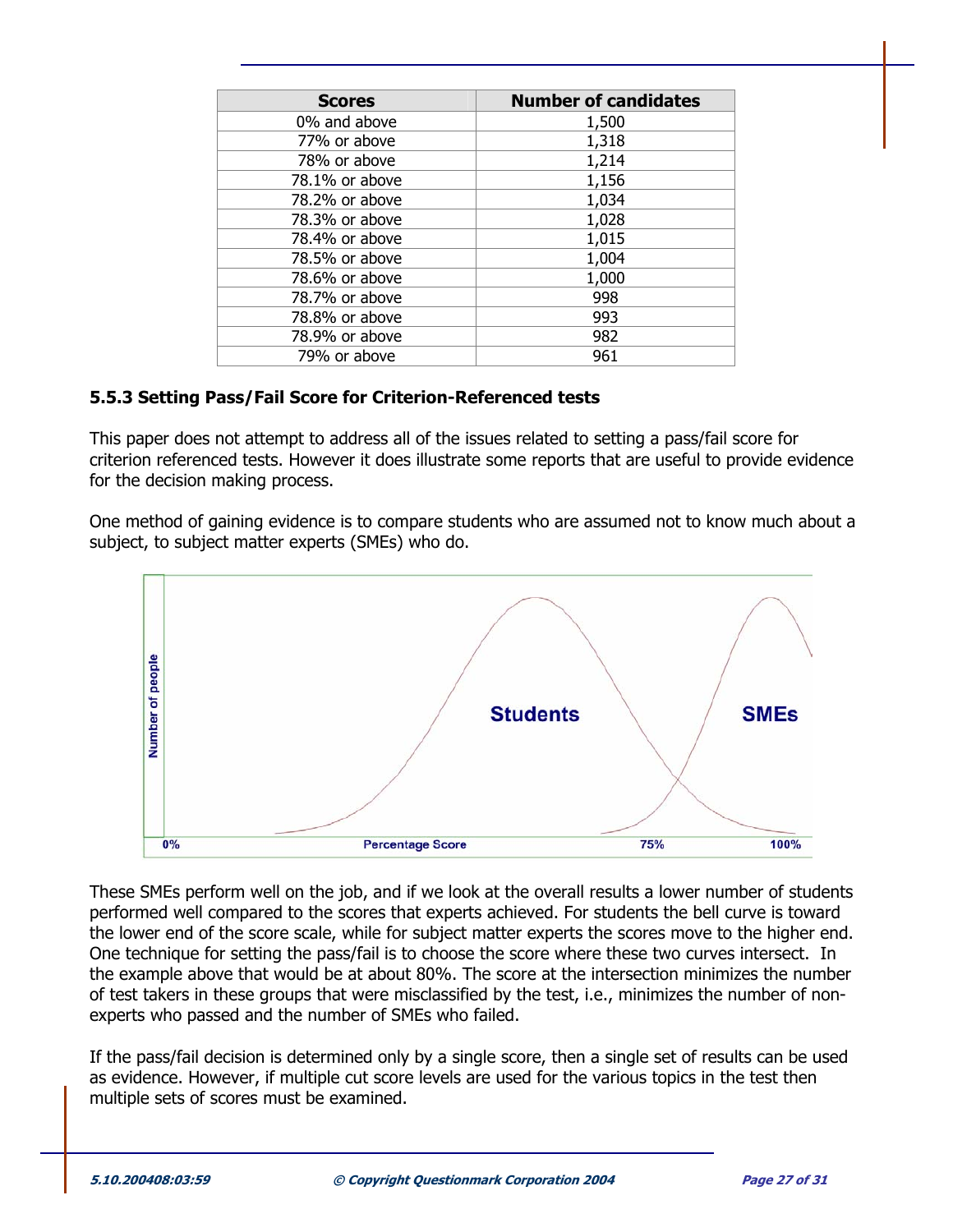#### **6. The Benefits of Computerizing Assessments**

Clearly, assessments of all types can have a major impact upon what and how students learn, whether it's in a corporate environment or on a college campus. It's also true that if these same organizations had to deliver these kinds of assessments on paper—the formative, needs, reactive, summative—it would be very time consuming and very difficult to gather the results needed to effect change in a timely fashion.

By computerizing the assessments, it becomes possible to obtain valuable results almost instantly. This rapid feedback improves the quality of learning and satisfaction of the learners. Providing practice exercises with instant feedback greatly enriches the learning process.

Having these kinds of results can have an enormous impact upon the bottom line as well as on productivity and regulatory compliance. For example, organizations that must demonstrate regulatory compliance—truth in lending, truth in savings, food safety—can use computerized assessments to rapidly demonstrate that they've actually complied, thereby satisfying regulators.

To yield real benefits from the assessment techniques described here, begin by identifying your goals: do you need to identify qualified people, improve customer service, improve response times, or meet regulatory compliance?

Next, document the topics and learning objectives. Determine the style of assessments that your organization needs to achieve the goals you have set out. These assessments will enable your organization and your students to reach their—and your—objectives.

Finally, decide how you'd like to administer these assessments.

Questionmark can provide the computerized tools to gain effective feedback and effective reports that lead to the results you seek. You can learn more about Questionmark's assessment products from www.questionmark.com.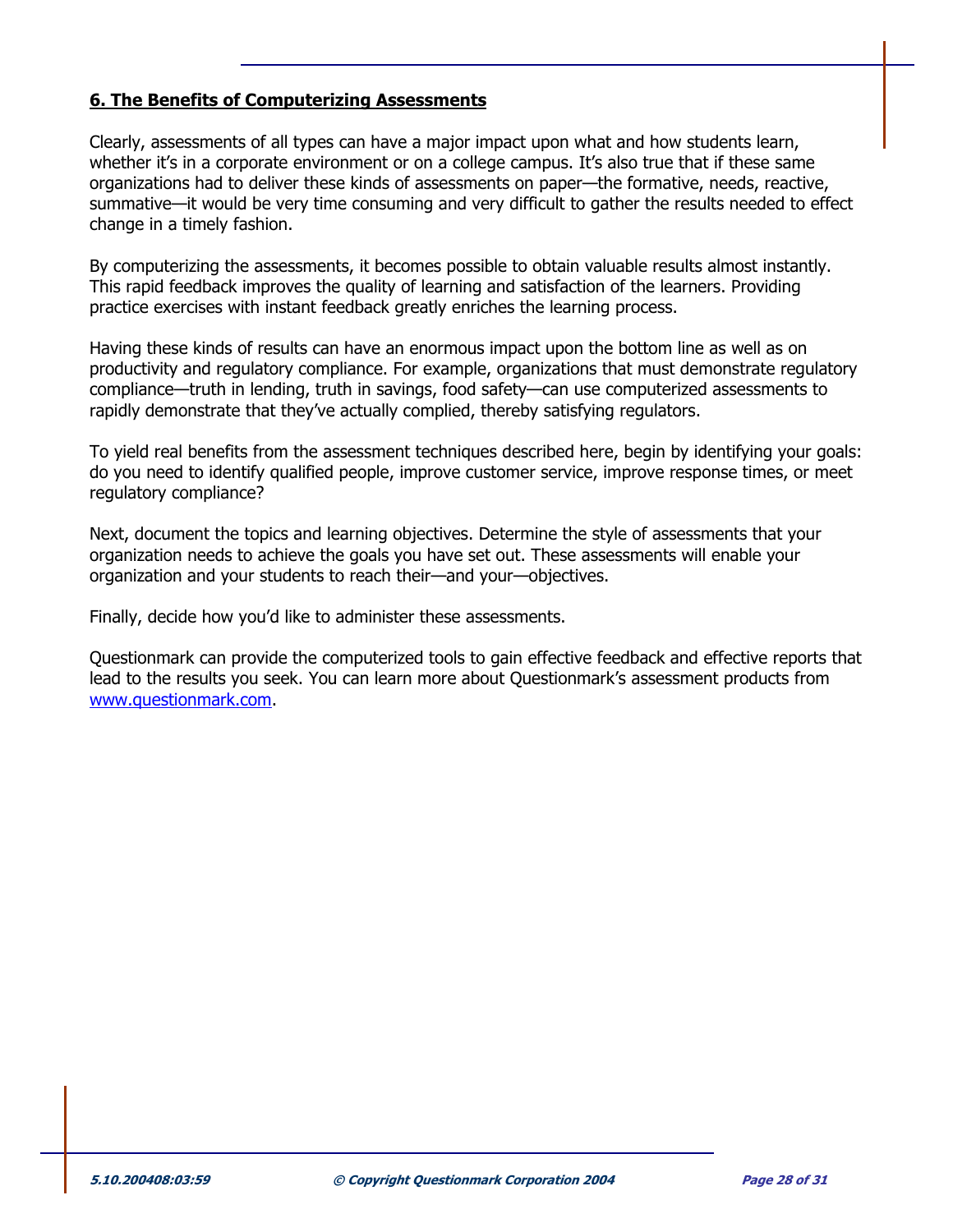# **Recommended Reading:**

Criterion Referenced Test Development: Technical and Legal Guidelines for Corporate Training and Certification by Sharon A. Shrock and William C. Coscarelli (ISBN 1-890289-09-4)

Evaluating Training Programs: The Four Levels by Donald L. Kirkpatrick (ISBN: 1-576750-42-6)

Tests That Work by Odin Westgaard (ISBN 0-7879-4596-X)

Work-Learning Research white papers by Will Thalheimer (at www.work-learning.com)

White Papers available from the Questionmark web site:

Delivering Computerized Assessments Safely and Securely http://www.questionmark.com/communities/getresource.asp?file=DeliveringComputerisedAssessmentsSecurely.pdf&group\_id=5

The Learning Benefits of Asking Questions by Dr. Will Thalheimer http://www.questionmark.com/communities/getresource.asp?file=LearningBenefitsOfQuestions.pdf&group\_id=5

Creating and Deploying Computerized Level 1 Assessments http://www.questionmark.com/communities/getresource.asp?file=Level%201%20assessments.pdf&group\_id=5

Improving Training Evaluations in Organizations by Dr. Paul Squires http://www.questionmark.com/communities/getresource.asp?file=training\_evaluation.pdf&group\_id=5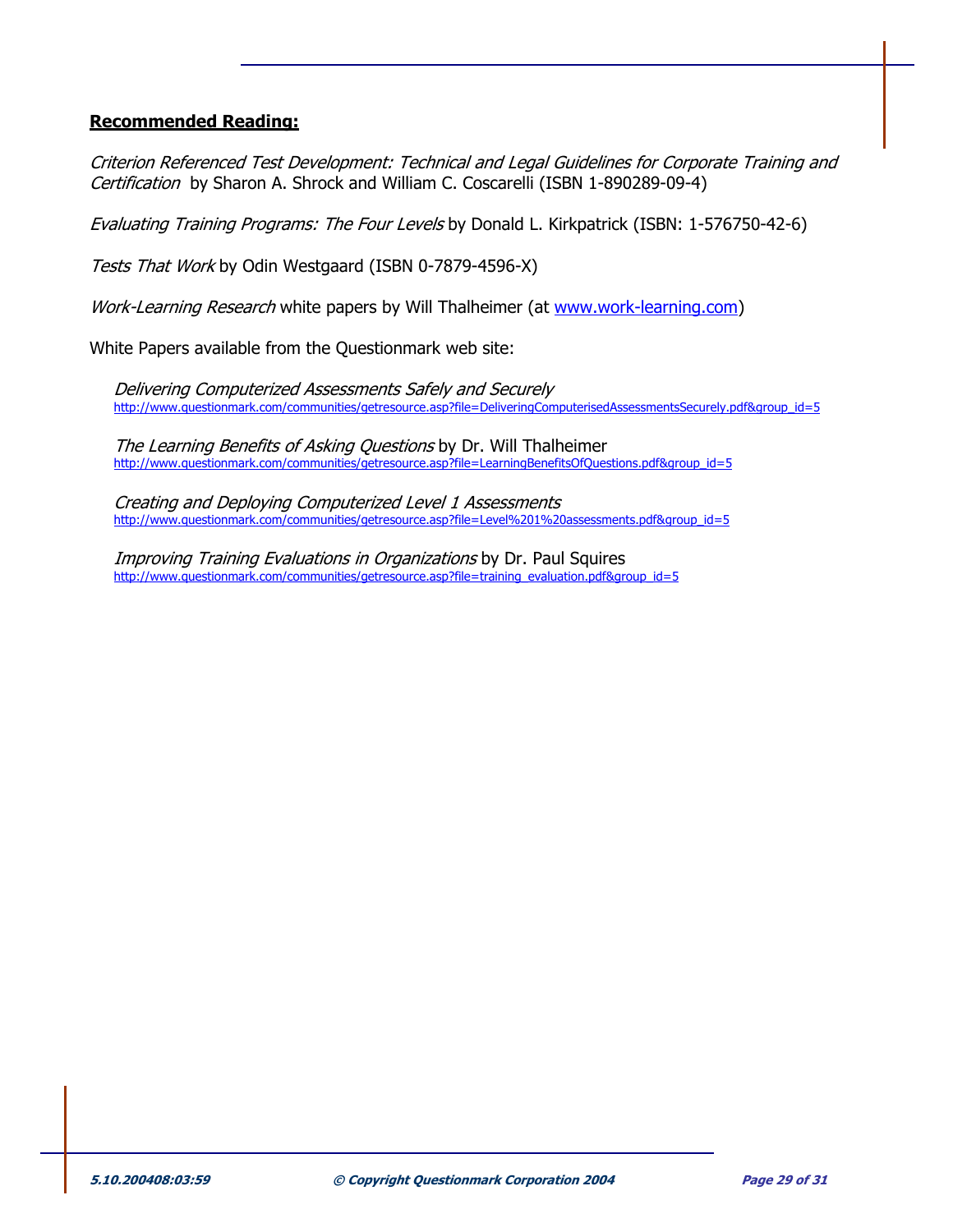# **Glossary**

| <b>Assessment</b>               | Any systematic method of obtaining evidence from posing questions to draw<br>inferences about the knowledge, skills, attitudes, and other characteristics of<br>people for a specific purpose.                                                                                                                                      |  |  |  |
|---------------------------------|-------------------------------------------------------------------------------------------------------------------------------------------------------------------------------------------------------------------------------------------------------------------------------------------------------------------------------------|--|--|--|
| <b>Exam</b>                     | A summative assessment used to measure a student's knowledge or skills for the<br>purpose of documenting their current level of knowledge or skill.                                                                                                                                                                                 |  |  |  |
| <b>Test</b>                     | A diagnostic assessment to measure a student's knowledge or skills for the purpose<br>of informing the student or their teacher about their current level of knowledge or<br>skill.                                                                                                                                                 |  |  |  |
| Quiz                            | A formative assessment used to measure a student's knowledge or skills for the<br>purpose of providing feedback to inform the student of their current level of<br>knowledge or skill.                                                                                                                                              |  |  |  |
| <b>Survey</b>                   | A diagnostic or reaction assessment to measure the knowledge, skills, and/or<br>attitudes of a group for the purpose of determining needs required to fulfill a<br>defined purpose.                                                                                                                                                 |  |  |  |
| <b>Diagnostic</b>               | An assessment that is primarily used to identify the needs and prior knowledge of<br>participants for the purpose of directing them to the most appropriate learning<br>experience.                                                                                                                                                 |  |  |  |
| <b>Formative</b>                | An assessment that has a primary objective of providing search and retrieval<br>practice for a student and to provide prescriptive feedback (item, topic and/or<br>assessment level).                                                                                                                                               |  |  |  |
| <b>Likert scale</b><br>(Lykert) | A method to prompt a respondent to express their opinion on a statement being<br>presented. Likert scales are often 4 point scales (strongly agree, agree, disagree,<br>strongly disagree), 5 point scales (strongly agree, agree, neutral, disagree, strongly<br>disagree), but sometimes present as many as 10 potential choices. |  |  |  |
| <b>Needs</b>                    | An assessment used to determine the knowledge, skills, abilities, and attitudes of a<br>group to assist with gap analysis and courseware development. Gap analysis<br>determines the variance between what a student knows and what they are<br>required to know.                                                                   |  |  |  |
| <b>Reaction</b>                 | An assessment used to determine the satisfaction level with a learning or<br>assessment experience. These assessments are often known as Level 1 evaluations<br>(as per Dr. Kirkpatrick), course evaluations, smile or happy sheets. They are<br>completed at the end of a learning or certification experience.                    |  |  |  |
| <b>Summative</b>                | An assessment where the primary purpose is to give a quantitative grading and<br>make a judgment about the participant's achievement. This is typically known as a<br>certification event if the goal is to document that the test taker has specialized<br>expertise.                                                              |  |  |  |
| <b>SME</b>                      | <b>Subject Matter Expert</b>                                                                                                                                                                                                                                                                                                        |  |  |  |